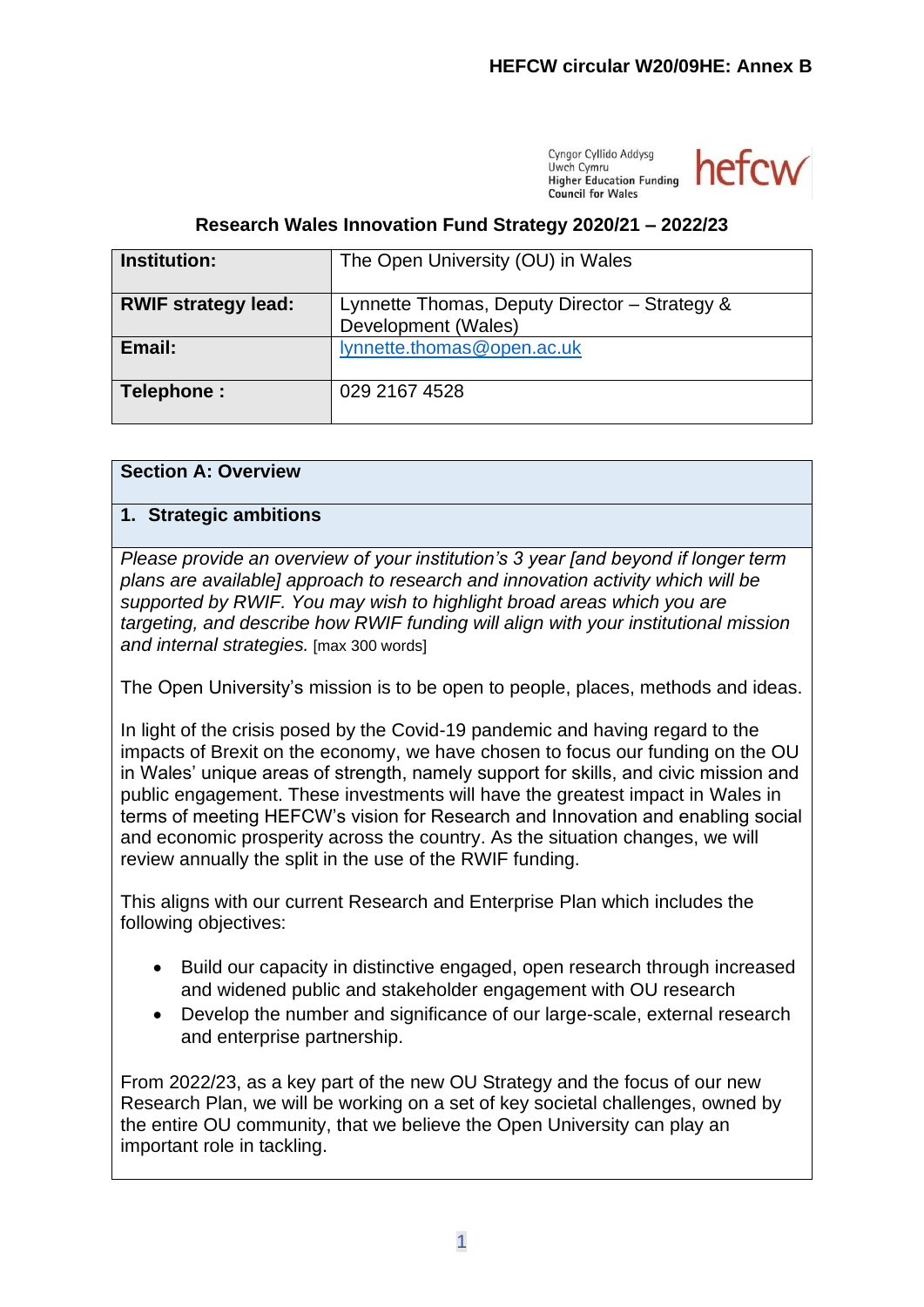Our OU Knowledge Exchange (KE) plan is being updated in 2020/21 to align with the KE Concordat and actions within the RWIF strategy will feed into this.

In Wales we will create opportunities:

- 1. To build a skilled and productive nation by supporting employers and individuals to upskill and reskill through flexible distance learning progression pathways
- 2. To build innovation capacity and impact throughout Wales by delivering and supporting citizen-engaged and applied research and sharing across communities
- 3. To share our expertise as leaders in researching and producing high quality flexible online and distance learning with partners – building on needs identified as a result of Covid-19
- 4. To align our work to the present and future needs of Welsh society by coproducing and developing new distance learning content arising from our academic research
- 5. To support the development of a highly skilled and socially aware nation by fostering critical thinking and building an informed and engaged citizenship.

As an all-Wales university, we will seek to deliver positive economic and social outcomes, public engagement, and impact to all areas of Wales, including the most marginalised communities.

In doing so, we will demonstrate our values of inclusivity, innovation and responsiveness, working with partners in further and higher education, and with the public, third, and private sectors, to ensure our innovation and engagement activities achieve reach and significance.

# **2. Capacity Grant**

*Provide some narrative on how your institution plans to make use of the capacity grant included within RWIF, and the one-off Innovation Capacity Development Fund (see paragraph 14 in Circular W20/09HE for further guidance on the Capacity Grant). How will this be used to support and enhance capacity and incentivise and improve performance in knowledge exchange?* [max 300 words]

The RWIF Capacity Grant and the ICDF allocation has been prioritised to:

- secure the learning and investment of the initial HEFCW I&E funding
- support the continuation of posts and activity which has begun to have real impact with partners and communities
- embed work which was at early stages of development
- learn from evaluation.

From this strong base, we are:

• Growing our partnerships with FE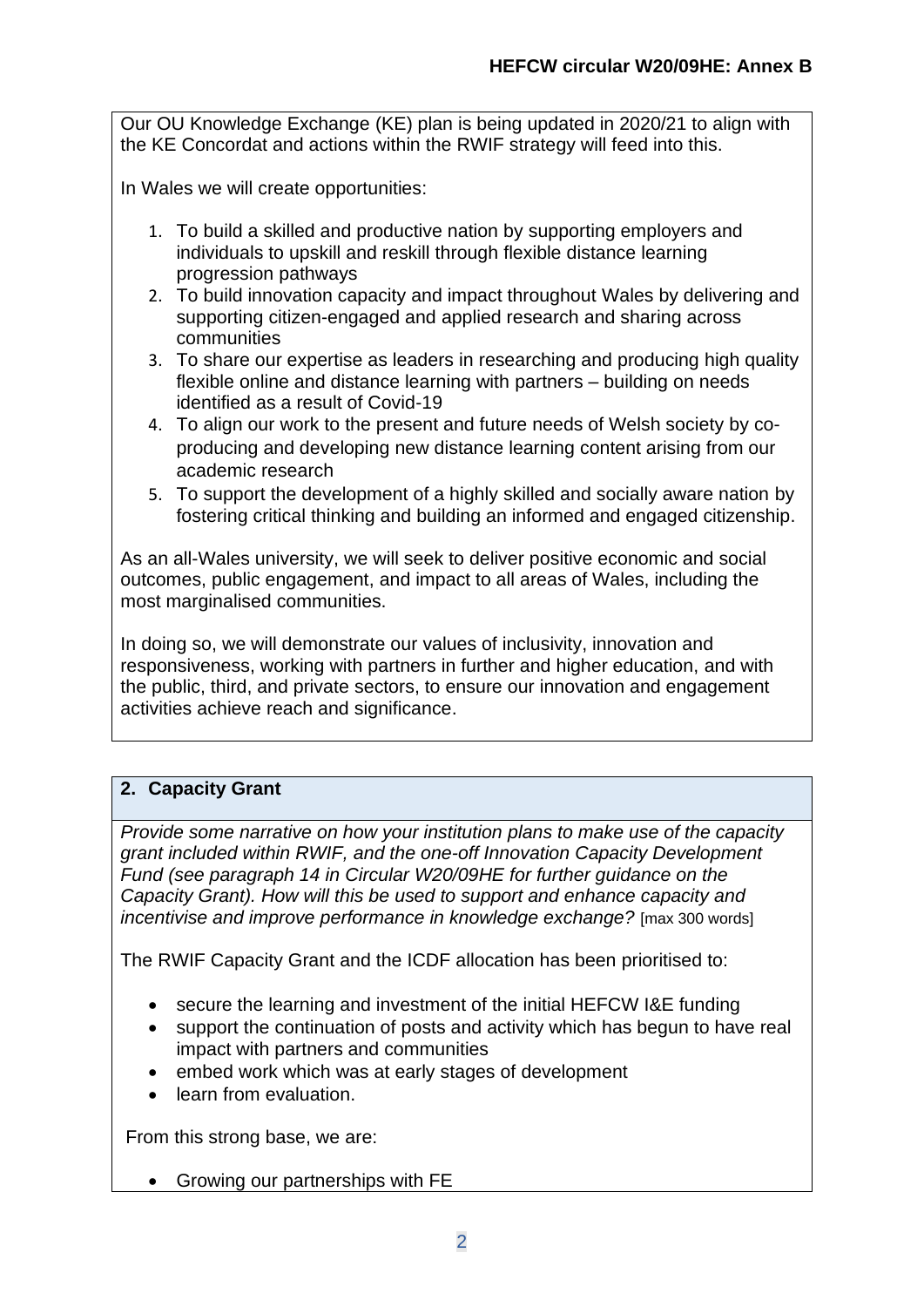- Developing our work with employers on skills development
- Extending our programme of public engagement and civic mission work.

There are four continuation posts which build on previous HEFCW investment. We continue to boost our civic mission work, particularly in light of Covid-19, sharing our expertise as a high-quality, flexible, distance learning provider through a programme of support to other organisations and through the development of new, free, online, bilingual learning material.

New staff are also building capacity to support new programmes for skills and employability aligning to national and regional sector priorities, in particular in digital skills, health and social care, and leadership and management, and aligned to OU research. They are building on the public engagement work started through HEFCW Civic Mission funding to support critical thinking, citizenship and public debate.

This funding ensures sufficient administrative, activity, and programme support resources to be made available from the OU in Wales office.

We are developing and delivering programmes and activities which align to the present and future economic and social needs of Wales by drawing on research and innovation capability from across The Open University's four faculties and our world-leading distance learning production expertise. Activity is benchmarked against the university's work in all four nations of the UK, sharing best practice, improving performance, and building capacity for innovation and engagement from The OU in Wales.

# **Section B: Specific content**

# **3. Commercialisation / income generating activity**

*RWIF has been designed to incentivise and reward performance, particularly in terms of external income capture. Outline the direction of travel for the next three years which will support delivery of the KPIs outlined in 3.1. Provide details on key areas of investment and growth. Outline where RWIF will be used to add value to existing activities, or how it will support new developments. Further guidance on this section is available in Circular W20/09HE. Your response should be framed in terms of social and economic prosperity for Wales. [1000 words max]*

The OU in Wales will utilise funding to develop new methods to deepen engagement with employers. This will enable more employers in Wales to access the broad range of flexible OU study for their staff, through relevant skills training via a range of short courses and core qualifications. This will contribute to a more resilient, better skilled, and productive workforce in Wales and enable The OU in Wales to generate new income.

We have been actively developing links with employers over the last three years. Our degree apprenticeship programme has enabled us to secure partnerships with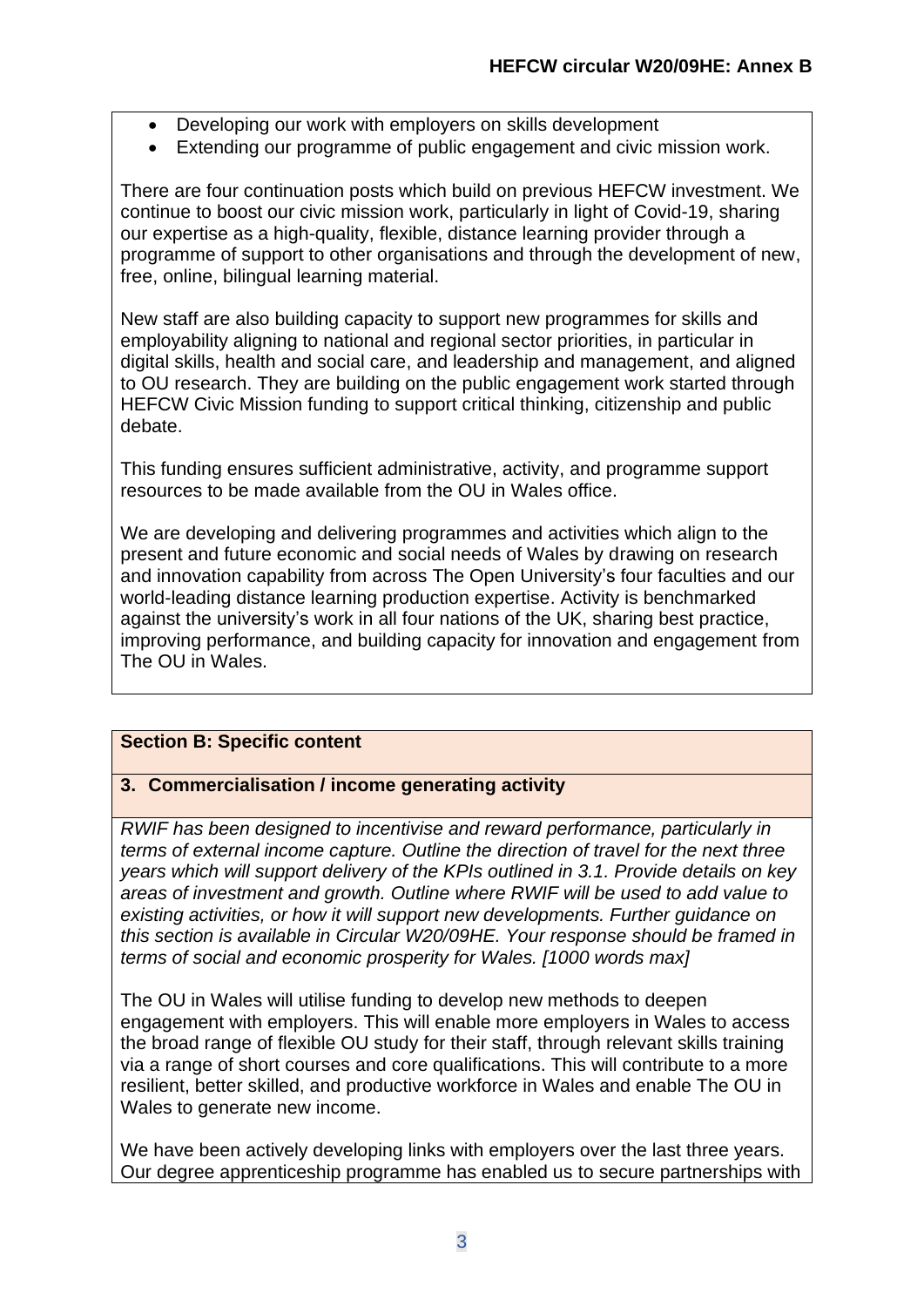a range of organisations and sectors, which includes key companies in Wales like Admiral and Tata Steel, to NHS Boards and local authorities, as well as micro, small and medium sized employers. We are delivering in all the Regional Skills Partnership areas, which has provided a strong base for further growth.

RWIF funding has enabled growth in capacity and has supported the formation of a new Skills team. The team has dedicated resource to:

- Engage new employers and further relationships with existing employers to offer OU courses
- Work with colleagues within faculties to unlock opportunities for research, innovation, and knowledge exchange and sharing these with employers
- Grow employer relationships through collaboration with FE/HE partners
- Align to key strategies like RSP Employability & Skills Plans and City/Growth Deals
- Evaluate the effectiveness of emerging qualifications e.g. microcredentials.

In Year 2 and 3, RWIF funding will be invested into the development of an OpenSkills Academy, aimed at employers and employees as a destination for skills solutions. The service will help users access support to improve employability and productivity through flexible learning via free, funded or paid for courses, promoting the OU's 'alternative' offers such as microcredentials, short courses and vocational qualifications while still providing links to core qualifications and signposting our free OpenLearn courses.

The OpenSkills Academy brand and services will enable the OU in Wales to deepen relationships with employers and create a network, leading to more agile relationships and increased numbers of employees accessing OU courses for professional development, as well as longer term opportunities for research and innovation. This will provide the return on investment from RWIF funding and create a long term, sustainable revenue stream for the OU in Wales.

# **OpenSkills Academy website**

The website will provide employers and employees a unique, interactive service. LMI data reveals time, funds, time to organise training and difficulty finding providers and relevant courses are barriers to training. The site will aim to overcome these barriers and provide unique options for users.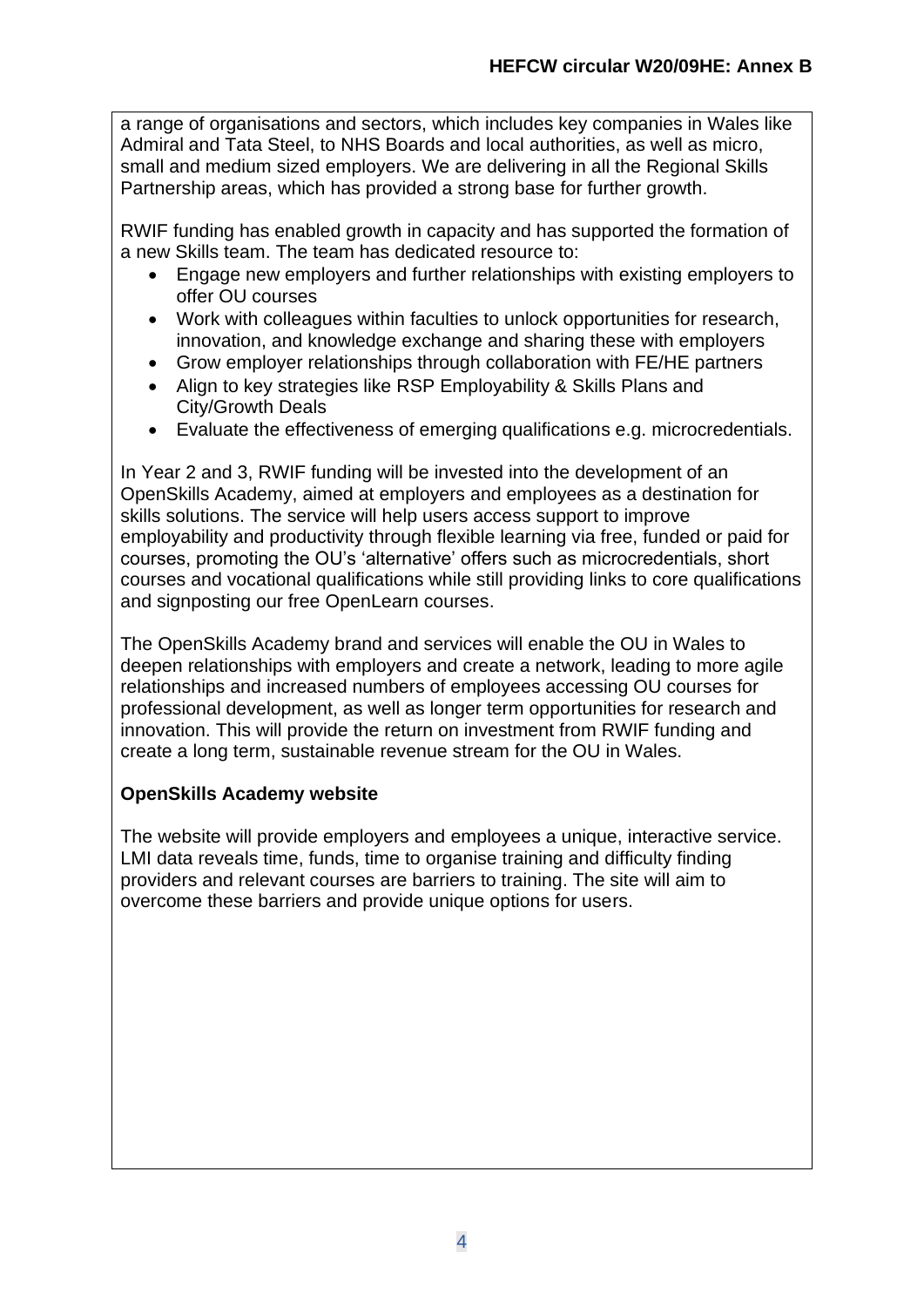| / income generating activity                                                                            |                        |                |                |         |
|---------------------------------------------------------------------------------------------------------|------------------------|----------------|----------------|---------|
| <b>Commercialisation/income generating</b><br><b>KPIs</b>                                               |                        | Y <sub>1</sub> | Y <sub>2</sub> | $Y 3^*$ |
| Total learners accessing courses through the<br>OpenSkills Academy brand<br>Baseline: 0                 | Target<br>(cumulative) | n/a            | 20             | 80      |
| Number of employers accessing the<br>OpenSkills Academy and purchasing CPD<br>programmes<br>Baseline: 0 | Target<br>(cumulative) | n/a            | 3<br>(pilots)  | 20      |

# **3.1 Provide details of your institution's strategic KPIs for Commercialisation**

\*Dependent on funding. Targets to be reviewed annually in light of actual funding received.

# **3.2 How will your strategic approach in this area align with HEFCW's [Research and Innovation: the Vision for Wales?](https://www.hefcw.ac.uk/documents/publications/hefcw_reports_and_statistics/Research%20and%20Innovation%20the%20vision%20for%20Wales%20English.pdf) Select the pillars supported:**

#### $□$  Excellence

☐ Place

x Innovation

x Collaboration

# **3.3 How do your strategic ambitions for commercialisation and income generating activity support the Vision's goals, milestones and ambitions?**

[Max 250 words]

Short term goals

- Provide an alternative route to higher education.
- Develop an online platform for employers to access high quality accredited and non-accredited learning.
- Provide a service for employers to assess their skills needs and meet skills gaps.
- Align with RSPs' skills priorities especially in the areas of digital and leadership skills.
- Introduce microcredentials to employers in Wales as a new CPD option for staff.

Medium term milestones

- Aid economic recovery and support employers to meet skills and staff shortages through education.
- Employers are engaging with multiple elements of the OpenSkills Academy to address skills need.
- Increased engagement between employers and HE to meet skills gaps.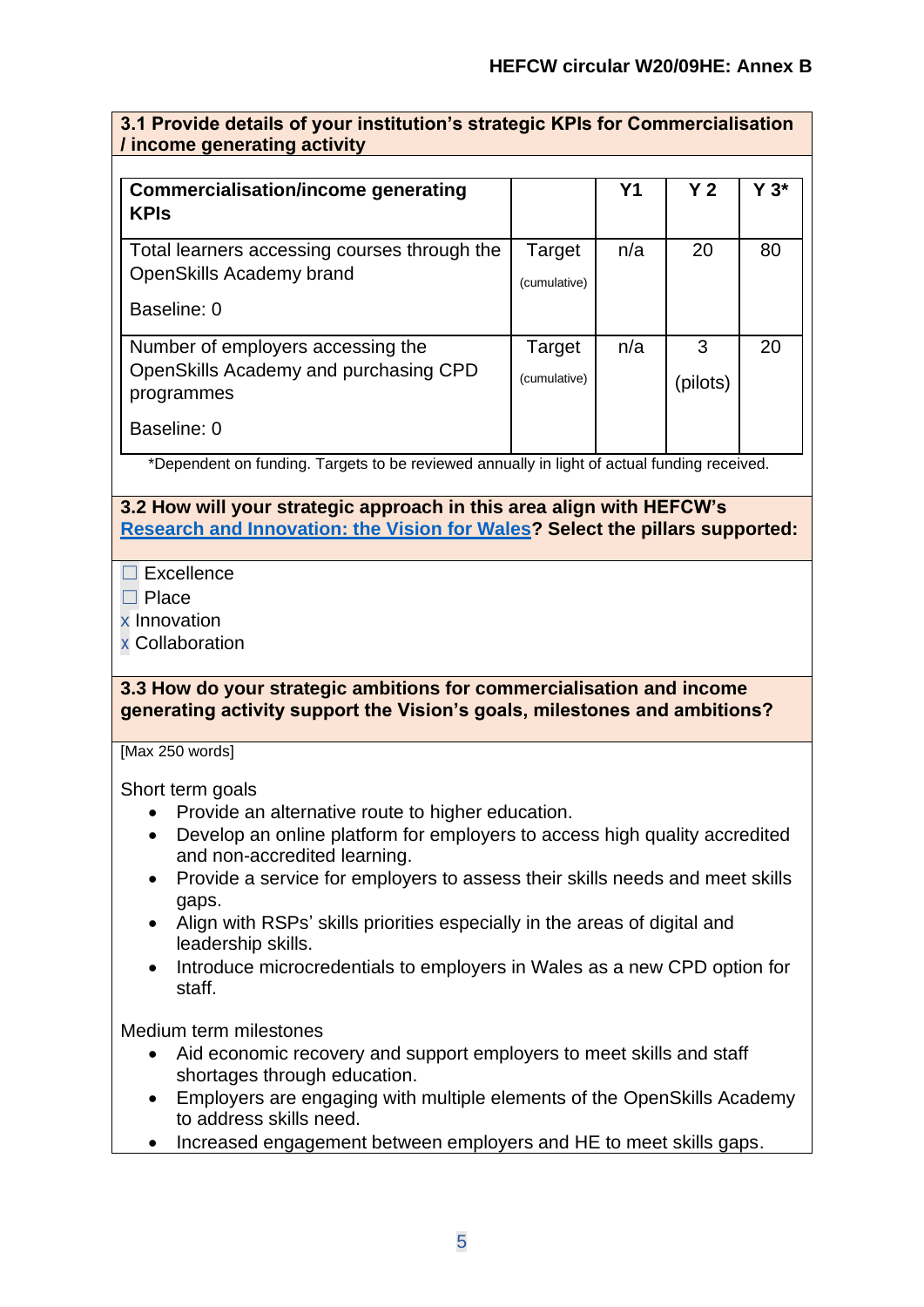- Case studies produced of successful engagement and impact on the workforce.
- OpenLearn being used as an additional tool by L&D teams within employers
- Evaluation of the OpenSkills Academy informs and shapes curriculum development.

Long term ambitions

- The OpenSkills Academy recognised as a leading resource and CPD hub for employers in Wales.
- Changed perceptions on employer use of HE sector to address skills shortages through alternative education routes.
- Microcredentials seen as a credible route to encourage lifelong learning.
- Strengthened ties with RSPs and seen as leaders in the microcredential space in Wales.
- Developed a stepping stone for FE learners to explore HE education through engagement with academy courses.

#### **4. New business growth and skills support**

*Outline the support you intend to provide for new start-ups, spin-offs, and meeting the targets of schemes such as the WG's Youth Entrepreneurship Programme. Provide information on where RWIF will add value to existing activities, and where it allows you to invest in further growth. Further guidance on this section is available in Circular W20/09HE.*

*Your response should be framed in terms of social and economic prosperity for Wales.* [1000 words max]

As the only university with reach into every community in Wales, (and the whole of the UK), we want to build on that advantageous position to be able to support skills development across the whole country and this is the focus for this section.

While the aftereffects of Covid-19 are yet to be fully experienced and post-Brexit changes beginning to be experienced, it is accepted across most sectors and governments that a large-scale national effort to upskill and reskill organisations and learners will be necessary in order to support our recovery. As a society, we will need a renewed focus on the importance of systematic life-long learning.

The OU has been the leading innovator in the field of distance learning for over 50 years, and the leading provider of online learning since the turn of the millennium. During the Covid-crisis, we have responded quickly to requests for support in developing online distance learning from a range of organisations, helping them in the initial stages of the online pivot. The focus of our skills support will be to continue to contribute to recovery and renewal during the next year, adding value to existing work and growing the significance and reach of partners' online pivot, and growing face-to-face activity through a range of activity.

Enhanced capacity in this area enables us to work more closely with Regional Skills Partnerships (RSPs) and provider fora, aligning sector skills priorities across all three regions in Wales with a more targeted offer. We are actively identifying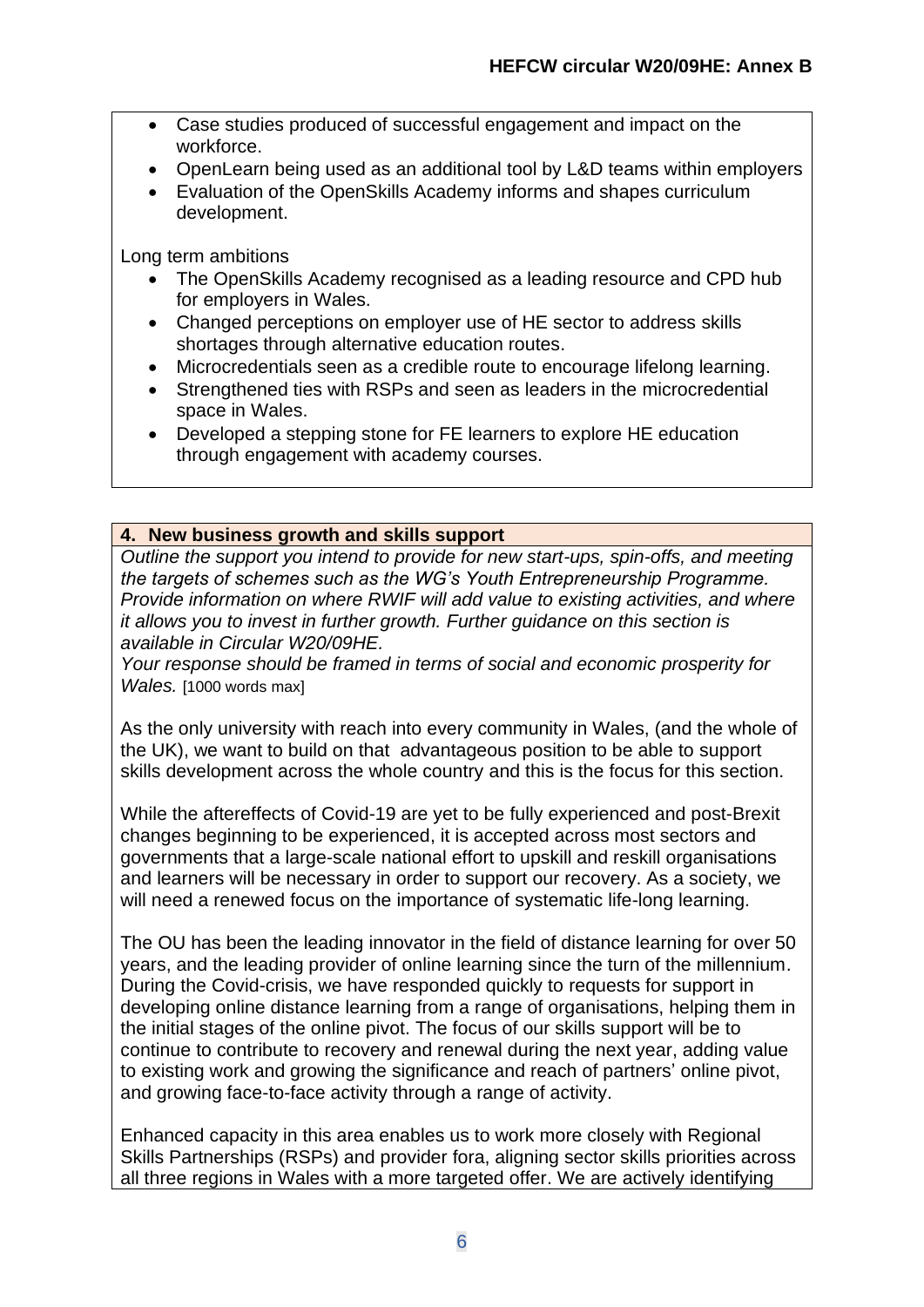priority sector skills gaps and developing solutions to be piloted through our placebased local engagement and then rolled out at a regional or national level. This helps the economy in allowing people to find and keep suitable employment in their local communities.

Our strategic focus is:

# **i) Building CPD capacity**

We will continue to work with partners to understand their staff CPD needs and will offer bespoke, timely and relevant training packages. Where courses are not available, we are able to commission the co-creation of Open Educational Resources (OER) and content relevant to partner and wider socio-economic needs. We will work with a range of partners including SME employers, industry, government bodies, FE colleges and schools to scope and develop new and relevant CPD courses.

We will enhance the growth potential of SME employers and help raise the skill levels of their employees under the OpenSkills Academy. Employers are vital to the Welsh economy and are often deeply embedded in their communities. It is crucial for their success that the workforce is given the opportunity to continuously develop its skills and be resilient to turbulent economic forces, which can have wider social impact in disadvantaged areas. We are prioritising two key areas:

- a) Developing competent digital skills at all levels
- b) Developing improved leadership and management.

We work with education providers in local authorities, FE colleges and schools to support the pivot to online learning, creating webinars, courses and bespoke support. We are also building our schools CPD research capacity, aligned to our PGCE team, listening to what works and how things can be improved as part of the current crisis and with regard to the Curriculum for Wales.

We will continue to develop and evaluate our employability work with students and graduates, mainly through our GO Wales and Graduate Support Fund programmes. This will inform future funding proposals and seek to continuously improve the opportunities and experience for OU students and alumni.

# **ii) Further education collaboration**

Developing better HE collaboration with FE colleges is one of HEFCW's priorities. Our model of open access across all areas of Wales enables learners to stay in their communities to learn at a higher level. Our work with FE colleges will deliver innovative progression pathways from level 2 to level 7, including degree apprenticeships.

Working with FE colleagues, we will continue to develop partnership projects that identify gaps aligned to regional skills need and deliver new progression pathway programmes, providing opportunities for staff to upskill.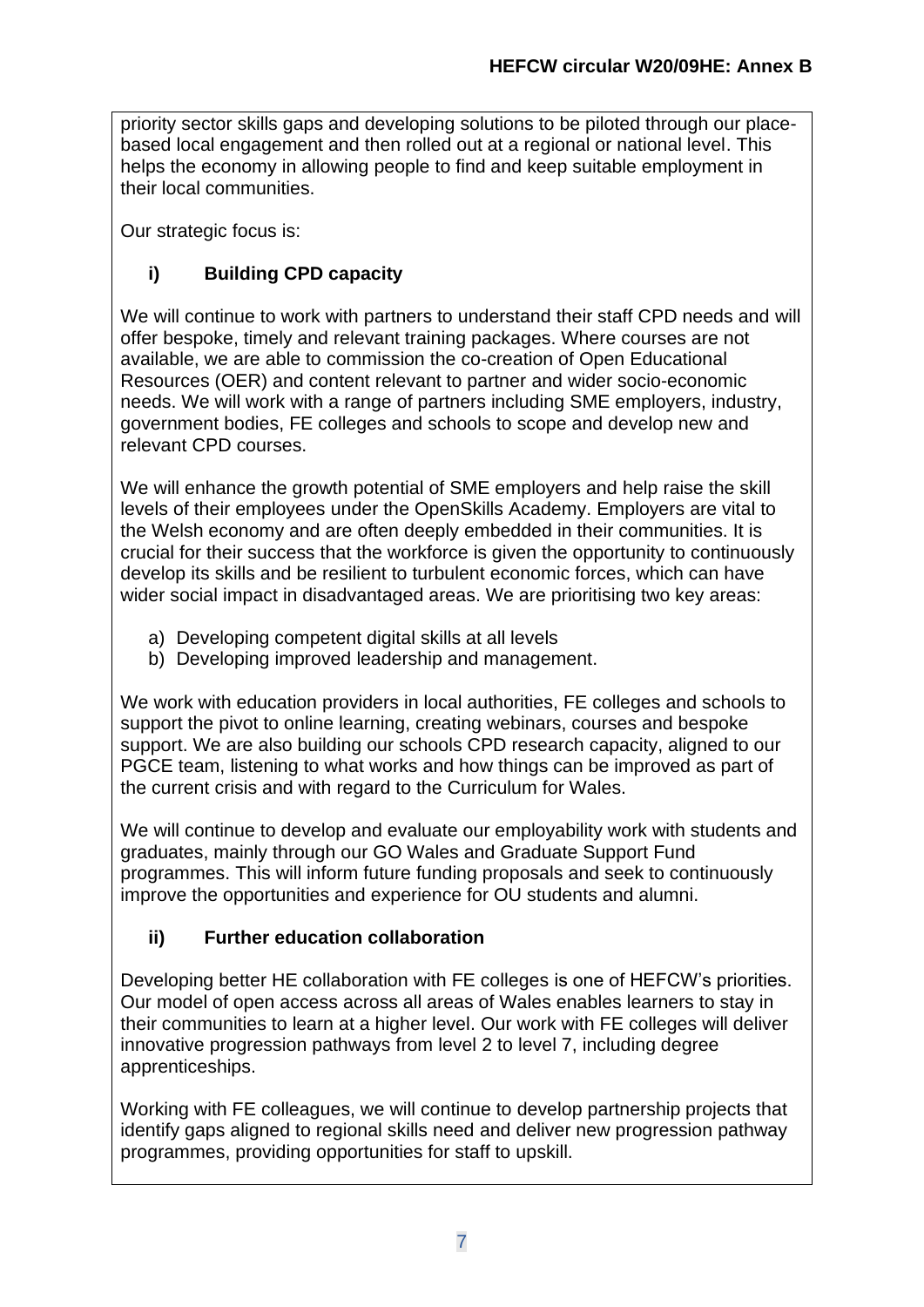We will continue to establish partnerships across Wales which build upon our successful pilot FE initiatives, expanding these and extending our reach to increase awareness and opportunities amongst FE students of a wider range of higher learning opportunities. By Year 3, we will have worked with FE colleges across every region to establish partnership agreements, deliver pilot activities and successfully develop FE/HE progression pathway programmes. We will have built mutually beneficial FE/HE relationships that increase knowledge and awareness of additional higher learning opportunities within learners' communities.

We will also work closely with FE college staff to identify their own CPD needs and build provision to support collaboration. We will build sustainable staff expertise and networks between HE/FE and industry that creates stronger regional focus and capacity around key skill sets. This will also create opportunities for staff and learners to engage with research and innovation, which will include the creation of HE/FE learning resources.

We will also build clear connectivity between industry future skills needs and regional demand in priority sectors across Wales and support the development of a talent pool from L2 – L7.

Whether learners are currently in post and looking to upskill or change careers and reskill, we are well positioned to identify progression pathways to support the Welsh economy and align to the sector skills priorities most in need. In the post-Covid recovery period, there is a need to radically relook at the way we structure our workforce and develop new skills. We can work with employers and key stakeholders to create resources to provide support to enhance place-based skills in industry.

# **iii) External collaboration**

Building on our existing programme of academic/industry workshops and bespoke Strategic Insight Partnerships (SIPs) with FE colleges, we will broaden the reach of these opportunities from Year 2 to ensure that they are offered wider than the FE sector to increase research, innovation and skills development across a wide range of external partners and the OU.

#### **4.1 Provide details of your institution's strategic KPIs for new business growth and skills support**

One of the OU's strategic objectives is to enhance our future **growth and sustainability** by diversifying our reach and sources of income. We will do this through:

- Devising a clear approach to developing offers for students and corporate customers focusing on our short, flexible, learning development provision using both OU and FutureLearn platforms for the UK and international audience
- We will continue our focus on growing degree apprenticeships in the UK
- We will prioritise resourcing for strategic change that adds value and operational activities to increase student numbers.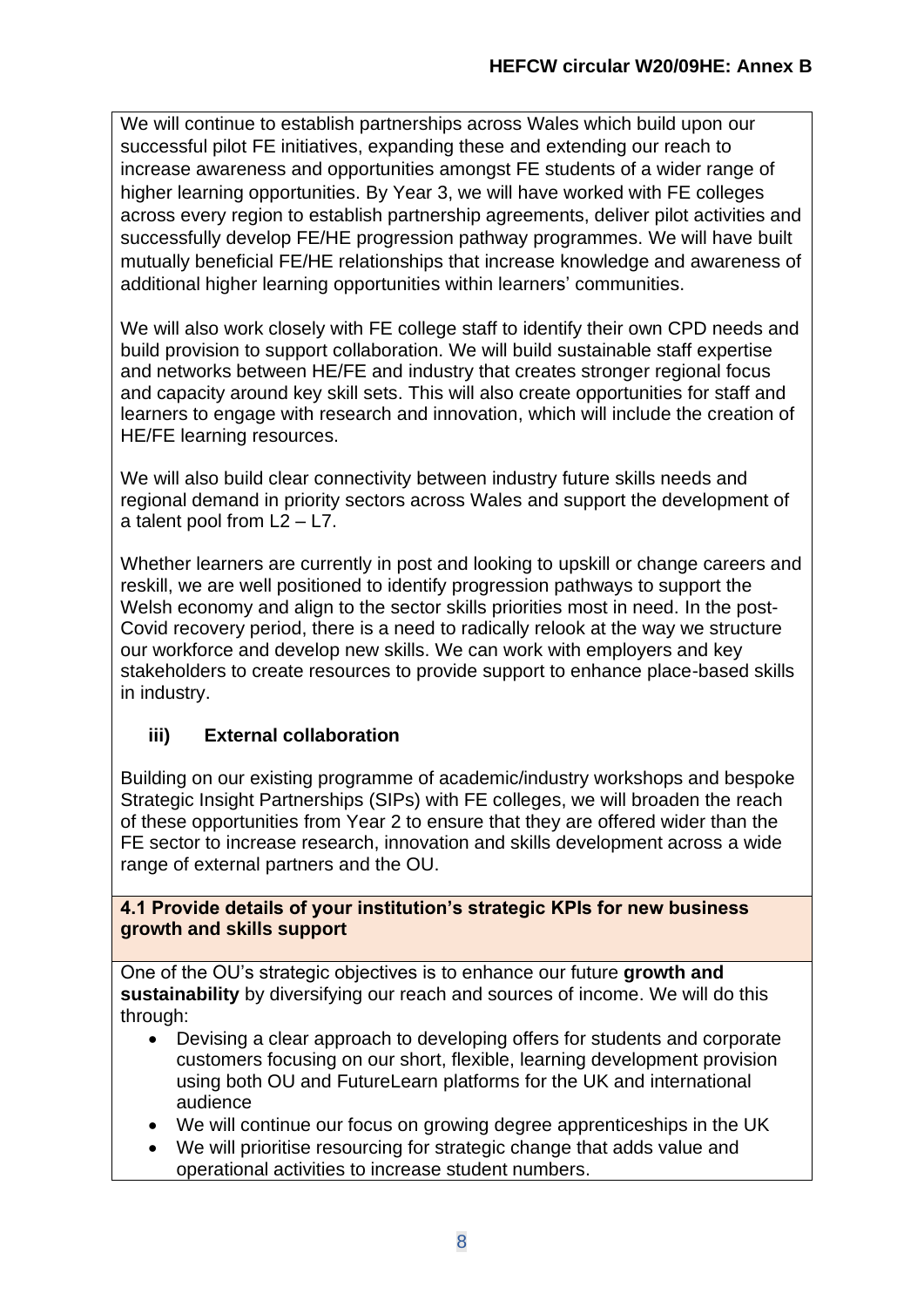High level measures of success:

- Increase income through diversification
- Continue to increase directly registered student numbers at all levels (new and continuing).

Another OU strategic objective is to support **student success.** Our Student Employability Strategy is focused on Enhanced Employability for Student Success and deepening our employer engagement is one of the key themes.

# **Building CPD capacity**

Through building CPD capacity we will contribute to the growth and sustainability strategic objective by growing our partnerships and increasing learner numbers while diversifying our reach across Wales. Following the dip in CPD as a result of the pandemic, KPIs for Years 2 and 3 have been amended downwards). An additional KPI has been added to reflect revenue generated through corporate learning relationships and microcredentials.

| <b>CPD KPIs (using HE-BCI survey data)</b> |              | Y 1                  | $Y 2^*$   | $Y 3^*$   |
|--------------------------------------------|--------------|----------------------|-----------|-----------|
| Total learner days of CPD/CE courses       | Target       | $+5%$                | $+5%$     | $+5%$     |
| delivered (FTE equivalent)                 | (cumulative) |                      | $(+15%$   | $(+25%$   |
|                                            |              |                      | original) | original) |
| Baseline: 298 (HE-BCI 2018/19)             |              |                      |           |           |
| Number of partners/employers               | Target       | $+5\%$               | +5%       | +5%       |
| participating in CPD increased             | (cumulative) |                      | $(+15%$   | (+25%     |
|                                            |              |                      | original) | original) |
| Baseline: 138 (HE-BCI 2018/19)             |              |                      |           |           |
| Revenue generated through corporate        | Target       | N/A                  | $+8%$     | $+10%$    |
| learning relationships and                 | (cumulative) | (new KPI<br>measure) |           |           |
| microcredentials                           |              |                      |           |           |
|                                            |              |                      |           |           |
| Baseline: £1,684,694 (2020/21)             |              |                      |           |           |

\*Dependent on funding. Targets to be reviewed annually in light of actual funding received.

# **Further education collaboration**

Through building opportunities with FE colleges we will contribute to the growth and sustainability strategic objective by increasing learner numbers, including degree apprenticeships and testing new collaborative projects while diversifying our reach across Wales. We will also contribute to student success through a better understanding of FE student needs as they consider accessing higher learning.

| <b>FE Collaboration KPIs</b>                                                                     |                        | Y 1      | $Y 2^*$  | Y 3*     |
|--------------------------------------------------------------------------------------------------|------------------------|----------|----------|----------|
| Increased number of learners on co-<br>developed courses and through new<br>progression pathways | Target<br>(cumulative) | $+1,000$ | $+2,000$ | $+3,000$ |
| Baseline: 6,850 (2019/20)                                                                        |                        |          |          |          |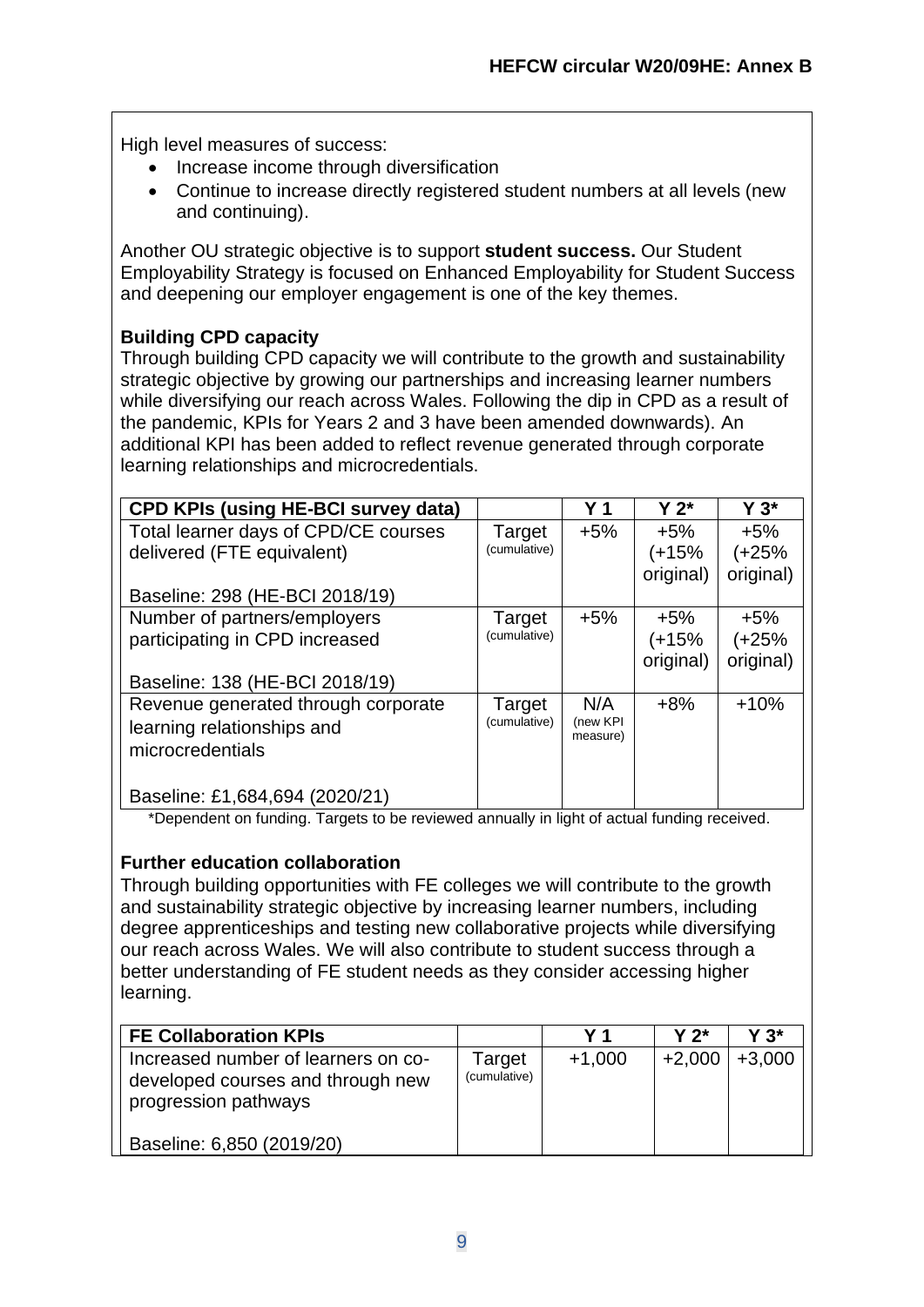| Number of pilot activities developed<br>with FE colleges | Target<br>(cumulative) | b |  |
|----------------------------------------------------------|------------------------|---|--|
| Number of pilot activities rolled out                    | Target                 |   |  |

\*Dependent on funding. Targets to be reviewed annually in light of actual funding received.

# **External collaboration**

Through our engagement with external partner organisations we will grow our opportunities for collaboration with OU in Wales and Faculty staff to develop wider research and innovation opportunities.

| <b>External collaboration KPIs</b> |        | V 1          | v ว       | Y 3* |
|------------------------------------|--------|--------------|-----------|------|
| Number of HE/ external             | Target |              | 10        | 16   |
| collaborative workshops/SIPs       |        | (FE/industry | (original |      |
| delivered**                        |        | only)        | target    |      |
|                                    |        |              |           |      |

\*Dependent on funding. Targets to be reviewed annually in light of actual funding received. \*\*SIPs and workshops can be delivered to support any section of the strategy

## **4.2 How will your strategic approach in this area align with HEFCW's [Research and Innovation: the Vision for Wales?](https://www.hefcw.ac.uk/documents/publications/hefcw_reports_and_statistics/Research%20and%20Innovation%20the%20vision%20for%20Wales%20English.pdf) Select the pillars supported:**

- ☐ Excellence
- R Place
- R Innovation
- R Collaboration

#### **4.3 How do your strategic ambitions for new business growth and skills support the Vision's goals, milestones and ambitions?**

[Max 250 words]

The OU in Wales has a broader view than the Vision's specific goals, milestones and ambitions due to the skills focus of this section of the strategy.

Short term goals

- Supporting employers' recovery from Covid-19 by upskilling staff through CPD in online provision
- Exploring practical solutions for FE/HE collaboration and industry engagement
- Identifying gaps in skills provision for regional sector skills priorities and progression pathways from FE/HE

Medium term milestones

- Welsh workforce has increased digital skills
- Increased HE-external partner collaborations built from workshops and SIPs
- Positive working relationships between FE/HE and early progression pathways formed anticipating the intent of the Commission for Tertiary Education and Research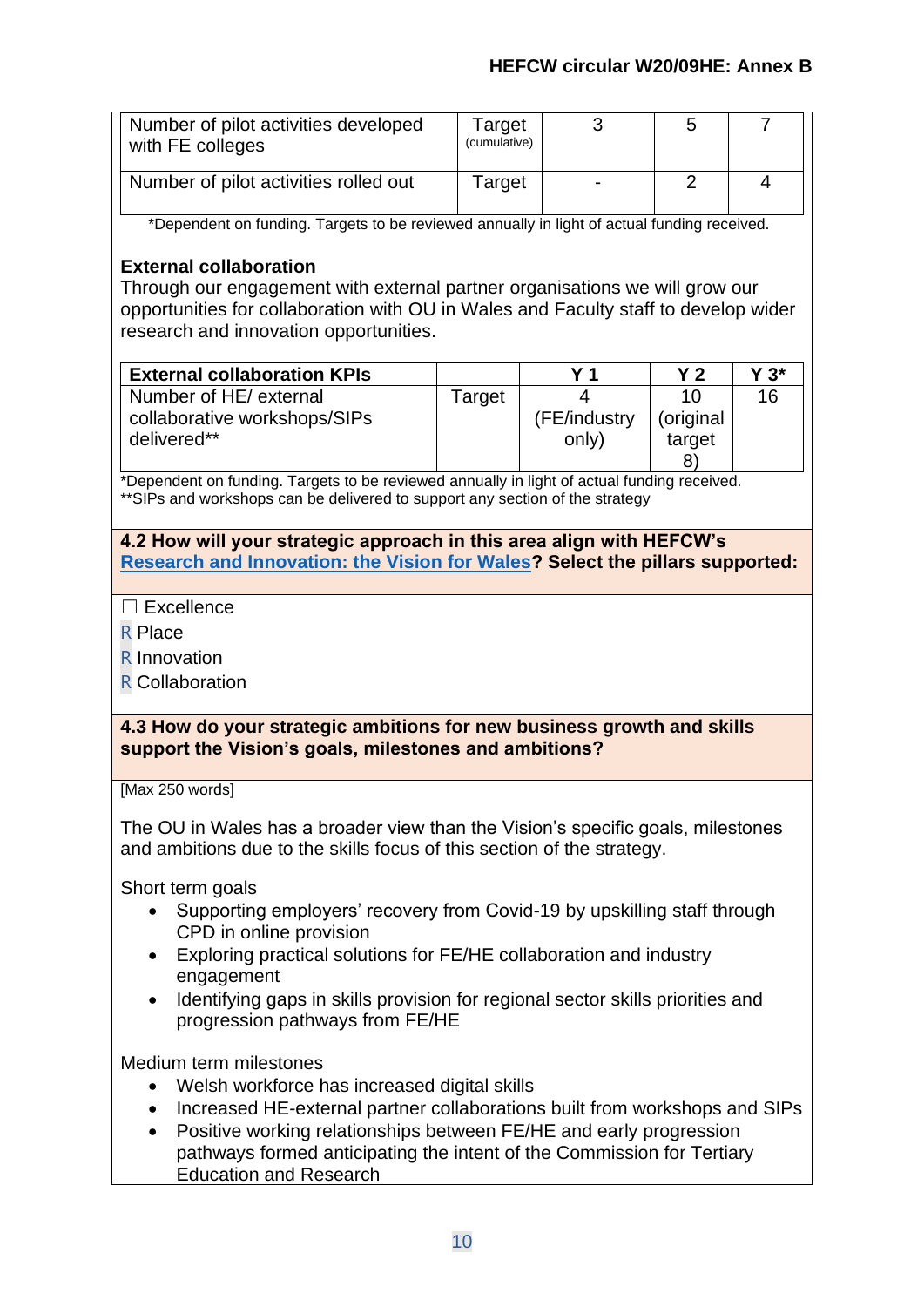• Influence the development of course provision that aligns to sector skills priorities and progression pathways

Long term ambitions

- Full economic impact of Covid-19 on workforce mitigated by short/medium term actions
- Clear progression pathways in key priority sectors
- HE and industry research and scholarship collaborations and a clear understanding of the OU's unique offer across the whole of Wales.

# **5. Civic Mission and Public Engagement**

*Outline how RWIF will support continued or new activity across your communities. Place-based civic mission is broad, incorporating a vast range of activities including support within the community to meet the skills needs of industry, HE-FE partnerships in skills, innovation and engagement, public engagement through research, and meeting societal challenges. Support for the community within university premises for e.g. events, lectures etc, would also be a means of supporting civic mission. Further guidance on this section is available in Circular W20/09HE.*

*Your response should be framed in terms of social and economic prosperity for Wales.* [1000 words max]

The OU is not just a university. We are a movement for social change. At the heart of our mission is to build a better, more engaged, and more informed society by making higher learning open to all.

We recognise that Wales faces myriad changes and challenges over the coming years. These have been made more urgent because of Covid-19. We seek to play our role in meeting those challenges and equipping the nation to respond to those changes.

Our social mission forms the basis of our work in this area and is embedded throughout all our activities across teaching, research and scholarship. The objective of our civic mission work is to enable people to change their thinking, broaden their understanding and build their knowledge.

Funding in this area of work provides us with an opportunity to develop new ways to support society and the economy through and post Covid-19, as well as continuing and growing existing work.

We will boost staff capacity and activities in this area to work in and with communities and those who serve them, listening to their needs, and offering coproduced solutions to enhance critical thought and sharing our research and knowledge to improve lives.

Our strategic focus will be: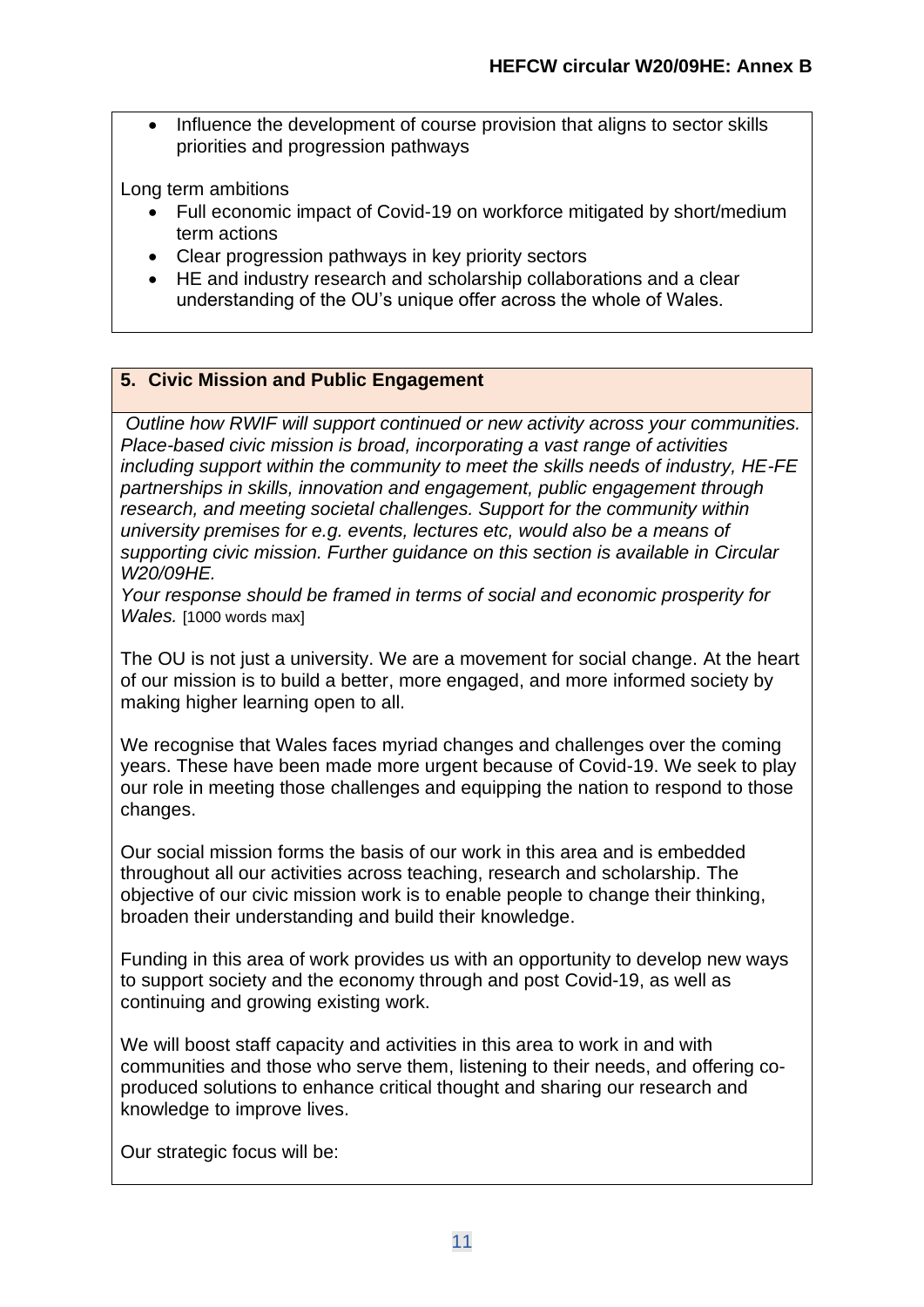### o **Fostering critical thinking and building an informed and engaged citizenship**

We believe that education as a public good is much wider than the teaching of course-specific subject matter; it is also about fostering critical and independent thought.

Skills like these are inherently valuable to the economy and society at large but must also be part of the national effort to address misinformation and democratic disengagement. Critical thought has become so important to help us all understand the daily mass of information we are presented with and which is now necessary to keep ourselves healthy.

We will:

- Provide resources and information to encourage critical thinking and create active citizens through the creation of learning resources. We are working with different communities, listening to their experiences and using our academic expertise and a partnership approach to help them to engage with higher learning opportunities.
- Enhance our own understanding of Wales' varied communities by building relationships with key stakeholders and by building on our current local engagement pilots and working with national bodies and think tanks.
- Amplify the voices of our communities and understand more fully the barriers which under-represented groups of people face in accessing higher learning by providing opportunities for public debate on societal challenges.

We share our learning within the OU and through the Universities Wales Civic Mission Network, which is chaired by the OU in Wales' Deputy Director, to other HEIs in Wales and beyond.

# o **Enhancing our offer of free, bilingual, online learning**

As a university, we believe that Welsh citizens have a right to learning throughout life, and that learning should not be a one-off experience which ends at 21 years of age. It can and should take many forms – online and in-person, formal and informal.

Through our commitment to our own civic mission, we will:

- Invest in new, bilingual educational resources and skills-focused courses on our free online learning platform - [OpenLearn](https://www.open.edu/openlearn/openlearn-wales) - to inspire achievement and support employability for informal learners via digital credentials.
- Work with partner organisations to develop online learning resources to meet the needs of the people and communities they work with. We will work with partners to promote our free online resources and ensure that we reach and inspire as many new learners as possible.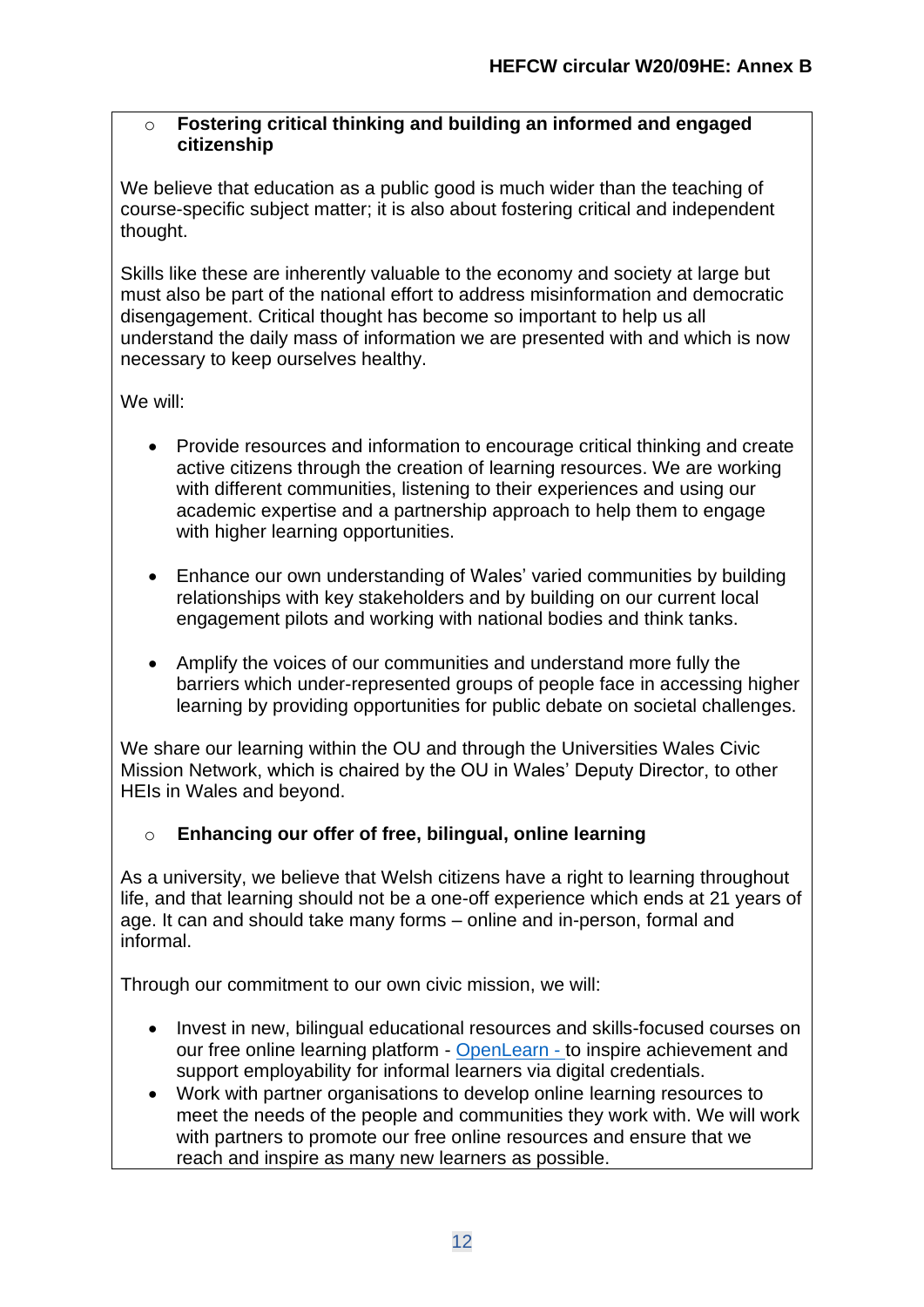• Explore opportunities with partners to pilot digital learning initiatives, adding value to local partner core learning programmes by developing blended face-to-face and online learning opportunities that raise awareness and progression to higher learning, particularly in Wales' most deprived communities.

This work will seek to incorporate our Reaching Wider OpenLearn Champions and OU Ambassador programmes and our OpenTalks series, which all aim to widen access to our free learning.

#### o **Developing and sharing OU research and knowledge to the people of Wales**

Many communities feel that they do not have a voice, feeling marginalised and subject to stigma due to misrepresentation of their communities.

We will:

- Grow capacity for open, citizen engaged research to amplify the voice of people from diverse communities, providing platforms for their views to be heard, building on the initial success of the co-produced UKRI place-based public engagement research project and extend its reach to wider communities. We will work with academic staff to develop further engaged research collaborations.
- Build the amount of OU research conducted in Wales, based on OU research priorities, linking to the developing OU research programme of societal challenges and supported by a RWIF Faculty Fund.
- Continue to develop place-based research-led community engagement programmes. Where possible, these will be co-designed with local partners and communities and will support increased awareness and progression opportunities into higher learning for non-traditional learners from some of Wales' most deprived communities.
- Develop robust Wales-centred research capabilities with both Wales-based academic staff and our central academic schools. We will increase the amount of homegrown applied research in Wales though building capacity with academic staff based in Wales, especially in core areas such as education, and health and social care. We will further develop the work we are currently doing with schools to:
	- Further support the blended learning approach to education
	- Conduct research on the impact of new curriculum and teacher CPD needs in Wales
	- $\cdot$  Support partnerships with schools to include provision of free resources to help classroom discussion and debate
	- Coordinate the wide variety of engagement with schools across the OU in Wales.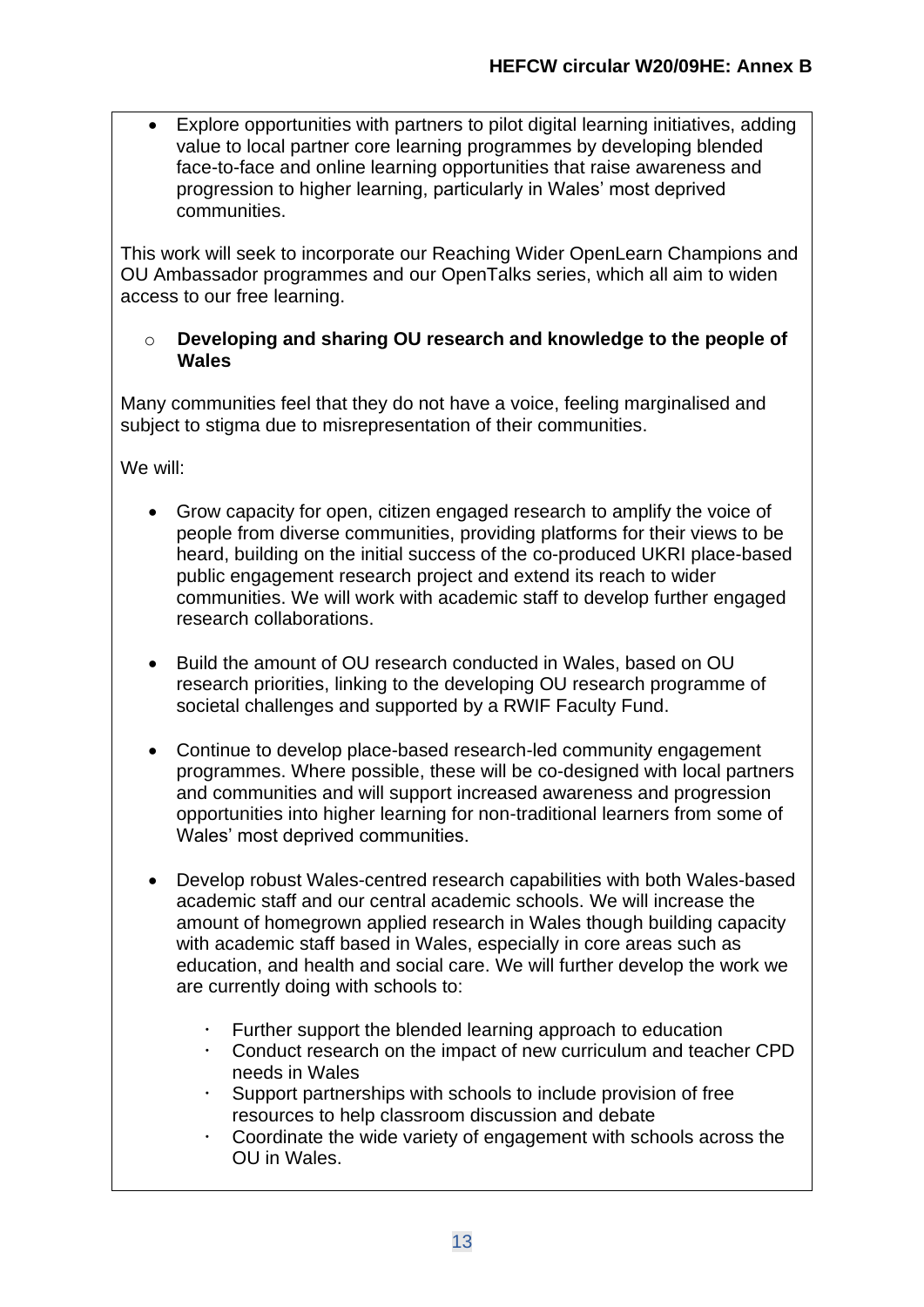• Showcase our research across Wales through public engagement events, live streaming and outreach activities, including our OpenTalks programme and public engagement activities with partners.

As a result of this funding, we will reach communities that do not feel they traditionally have a voice and introduce our research and resources to foster critical thinking, leading to an increased understanding of citizenship and genuine public engagement.

**5.1 Provide details of your institution's strategic KPIs for civic mission and public engagement**

Civic mission and public engagement contribute to a number of the OU's strategic objectives: growth and sustainability; technology that enables success; excellent teaching and research; and student success.

A key objective in our Research and Enterprise Plan is to build our capacity in distinctive engaged, open research through increased and widened public and stakeholder engagement with OU research. We will do this through building on our long-term partnerships with the BBC and other organisations, our open educational platforms, and our existing commitment to the [National Co-ordinating](https://www.publicengagement.ac.uk/support-engagement/strategy-and-planning/manifesto-public-engagement/manifesto-signatories)  [Centre for Public Engagement \(NCCPE\) Manifesto for Public Engagement.](https://www.publicengagement.ac.uk/support-engagement/strategy-and-planning/manifesto-public-engagement/manifesto-signatories) At present, the OU is currently undertaking a listening exercise to develop a new programme of research based on societal challenges. The exercise will be completed during the academic year 2021-22 and form the basis for refreshed research and engagement plans in the university.

Furthermore, our civic mission and public engagement work also aligns with our Learner and Discovery Services Strategic Framework:

- Design and production collaborate to design and produce world-class modules, short courses, digital content and learning experiences at scale to ensure student success, drive new student registrations and deliver the OU's curriculum plan for all four nations
- Knowledge and information unlock institutional knowledge and information to advance learning, teaching and research
- Services and support deliver high quality services that support student success, employability, research and scholarship
- Innovation drive innovation in everything we do
- Engagement, enterprise and partnerships build partnerships, encourage enterprise and engage with a wide range of diverse communities to ensure the OU delivers its social mission.

In order to foster critical thinking and build an informed and engaged citizenship we will engage with potential learners through national and place-based strategies with communities and our partners by listening to their needs and co-creating opportunities for knowledge exchange. Our free, online learning, research and outreach facilitate a lifelong learning culture across all areas of Wales, including the most marginalised communities.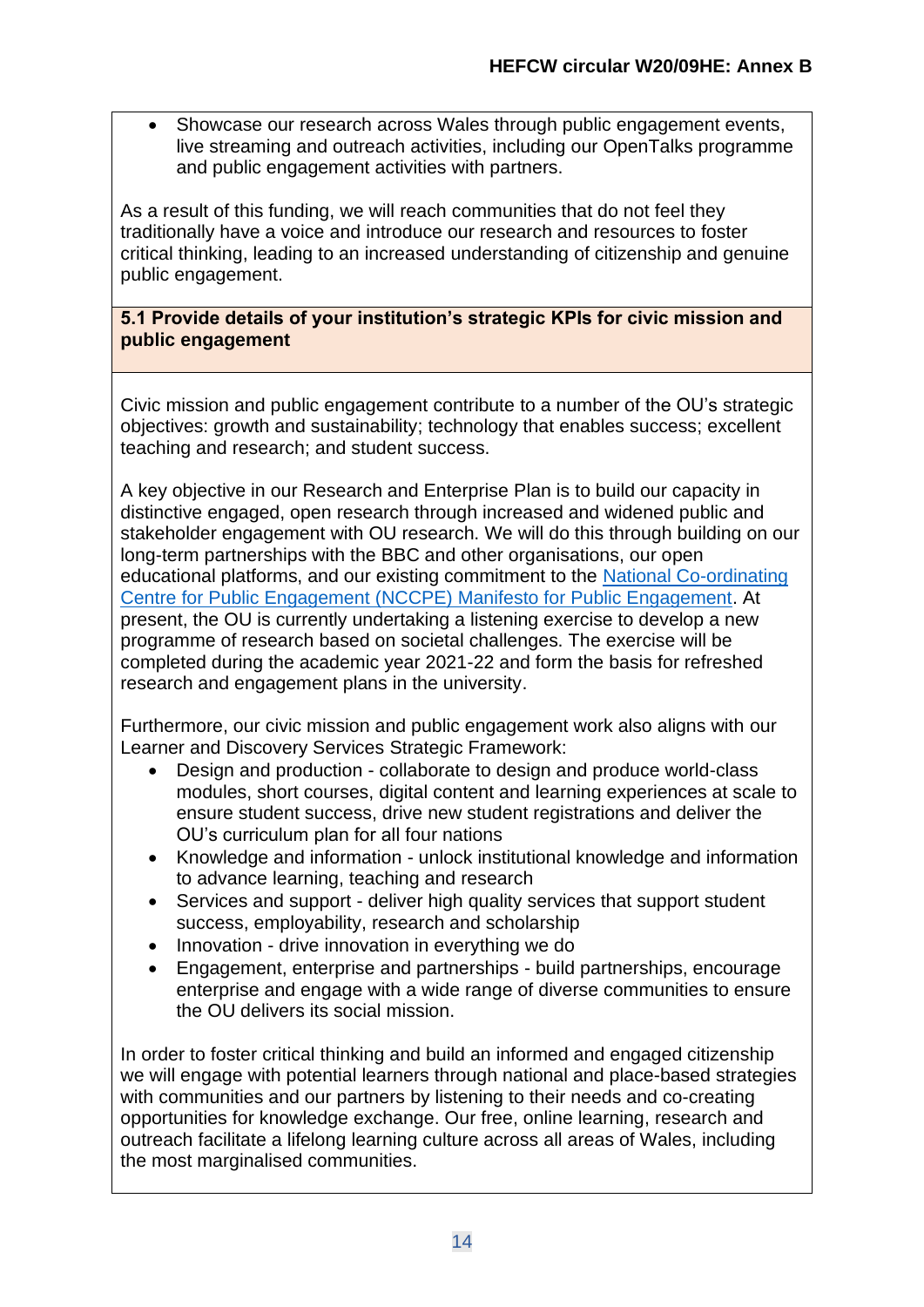# **Civic Mission KPIs**

# • **Number of people reached through our CM and PE activity**

Year I – 10% increase on baseline

Year 2\* - 25% increase over baseline (increased from 15% in original strategy) Year 3\* - 25% increase over baseline (increased from 20% in original strategy and reflecting that the numbers will be likely to dip following post pandemic HE-BCI reporting in 2020/21)

(Baseline: 456,554 - HE-BCI 2018/19 data)

With the embedded aims of working across sectors, working with communities of interest such as BAME communities and people with disabilities as well as by the end of Y3\* (subject to funding) engaging with place-based communities across local authorities in Wales.

*Measure includes: numbers of learners in Wales who attend our public events (in person and online), our OpenLearn courses and our multi-media.*

#### • **Number of new community place-based or communities of interest pilots and roll outs**

Year 1 - 3 new pilots

Year 2\* - 2 additional pilots and roll out 3 programmes Year 3\* – 3 additional pilots and an additional 2 rollouts

Building on our current partnerships work in six local authority areas in Wales, we will build on last year's pilot projects that tested what works and we will roll out into wider sector projects/programmes in local areas or with communities of interest during 2021-22.

#### • **Development of new, funded citizen-engaged and applied research activity in Wales**

Year 1 - 1 additional Year 2\* – 1 additional Year 3\* – 1 additional

(Baseline: 1 - 2019/20)

\*Dependent on funding. Targets to be reviewed annually in light of actual funding received.

We are seeking to grow our home grown and funded research and will work with academic staff to support them to develop externally funded research in Wales. A new RWIF Faculty Fund will support staff from across the OU to support research and impact activity and capacity development in Wales.

# **Wales Innovation Network (WIN) KPIs**

# **Performance**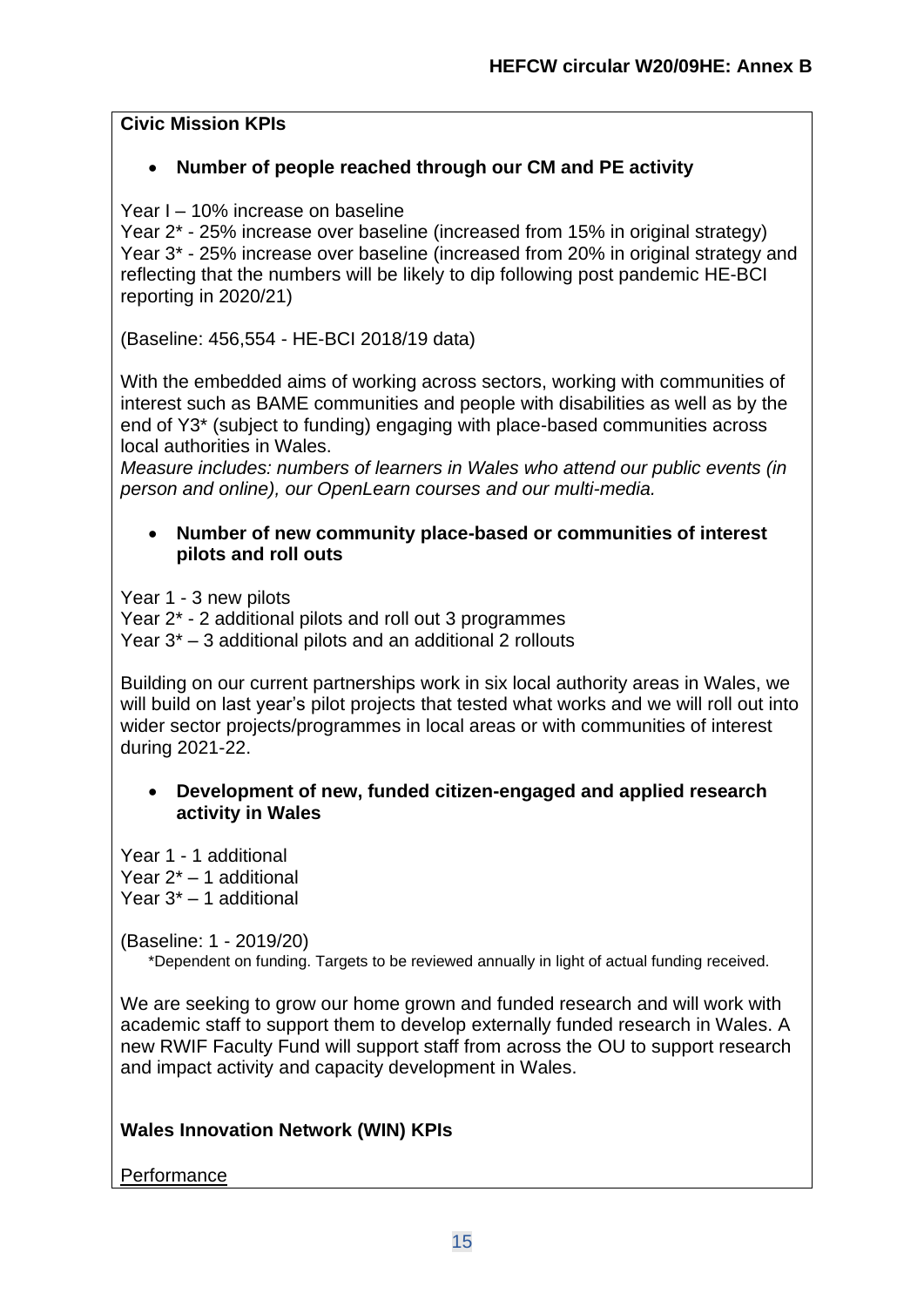Through conversations with VCs, PVCs and HEFCW, there is agreement that the performance measurement of WIN will include:

- **A material uplift in research and innovation income to the Welsh sector resulting from bids supported by the Wales Innovation Network.** The Network will aim to secure an additional £30m to Welsh institutions over the initial three year period.
- **To achieve this, as a KPI the Network will aim to support a number of bids over the three year period which total a minimum of £30m.**
- Finally, we would anticipate that at the two and three year points the initiative will **produce reports for the WIN Board, in partnership with participating institutions, outlining the bids developed with the sector including the number of partners in each bid**. These reports would reflect overall progress including relationship building with UKRI, industry and business. These reports may also outline the performance of the topline KPIs at a regional level to consider how the benefits of WIN have been felt across Wales and institutions.

**5.2 How will your strategic approach in this area align with HEFCW's [Research and Innovation: the Vision for Wales?](https://www.hefcw.ac.uk/documents/publications/hefcw_reports_and_statistics/Research%20and%20Innovation%20the%20vision%20for%20Wales%20English.pdf) Select the pillars supported:**

R Excellence

R Place

 $\Box$  Innovation

R Collaboration

**5.3 How do your strategic ambitions for civic mission and public engagement support the Vision's goals, milestones and ambitions?**

[Max 250 words]

The OU in Wales has a broader view than the Vision's specific goals, milestones and ambitions due to the civic mission and public engagement focus of the overall strategy.

Short term goals

- Develop new resources by listening to communities on key issues that affect them across Wales
- Provide leadership on the development of framework for civic mission
- Partner public, third and community sectors upskilled in digital literacy and digital learning
- UKRI engagement strengthened through delivery of BG Reach project and follow-on funding achieved.
- Increase in collaborative research bids through WIN and OU in Wales seen as a credible partner.

Medium term milestones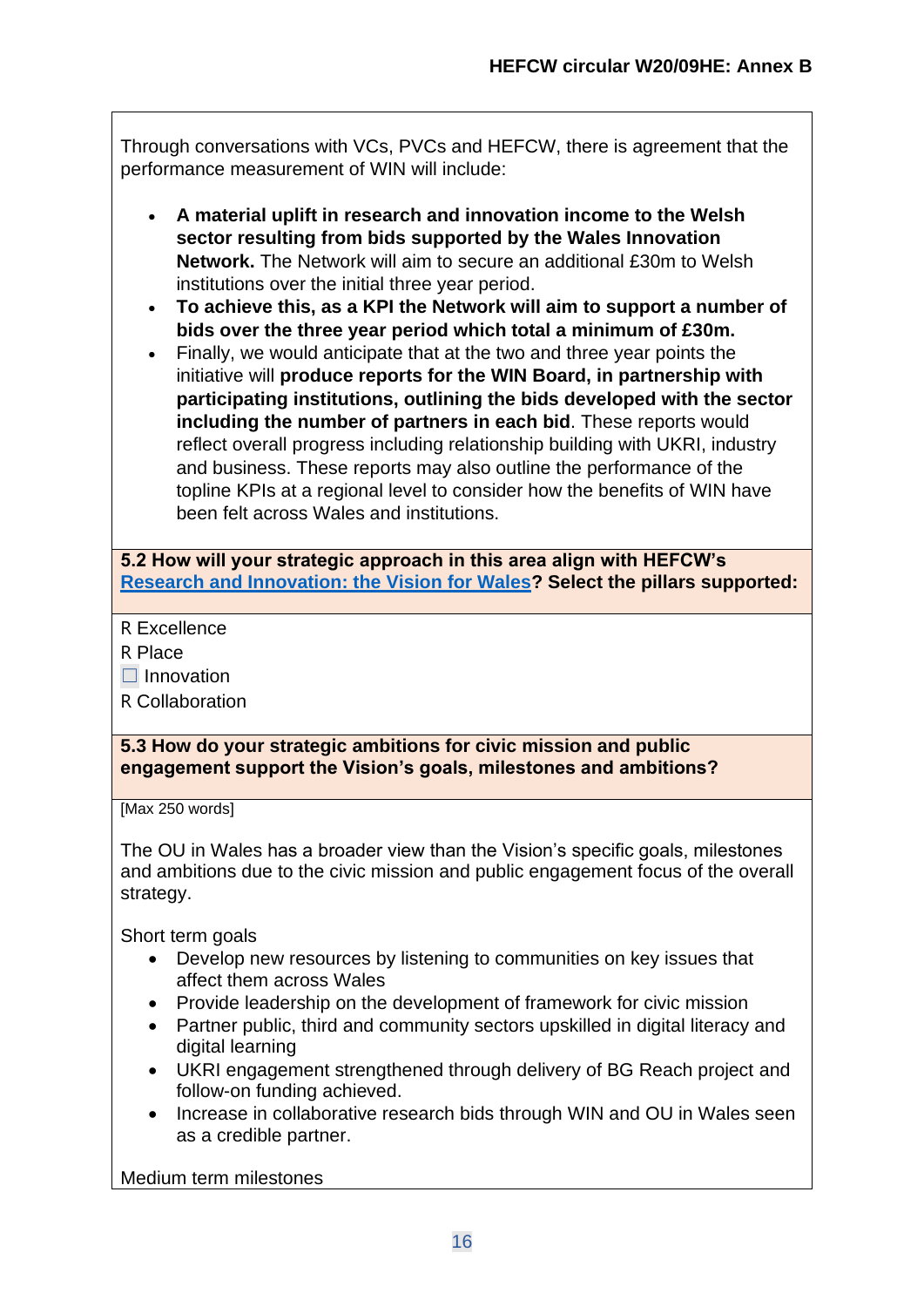- Increase understanding awareness across Wales of the benefits of critical thinking in deciphering information from different sources
- Growth of research capacity to undertake citizen-engaged and applied research in Wales and increased grant capture.
- Grant capture and engagement in Welsh collaborative research through WIN.

Long term ambitions

- Wales to be internationally recognised as the exemplar of civic mission
- Public awareness of the benefits of HE as a key contributor to social and economic success in Wales
- Improved digital skills and digital literacy across the whole of Wales leading to a more equal Wales
- OU in Wales respected for civic mission-related research and providing an increased contribution to REF 2028.
- Other HEIs seek out the OU in Wales as a credible collaborative research partner.
- The OU in Wales demonstrates contribution to research tackling societal challenges.

#### **Section C: Alignment to policy and priorities 6. Wales and UK Policy**

*Describe how your RWIF strategy aligns with relevant place based regional, Welsh, and UK policies such as e.g. local city region / regional growth deals; [WG's](https://gov.wales/prosperity-all-economic-action-plan)  [Prosperity for All: economic action plan;](https://gov.wales/prosperity-all-economic-action-plan) [UK Industrial Strategy;](https://www.gov.uk/government/topical-events/the-uks-industrial-strategy) [Public Services](https://gov.wales/public-services-boards)  [Boards;](https://gov.wales/public-services-boards) [UPP Civic University Foundation;](https://upp-foundation.org/civic-university-commission/) [Youth Entrepreneurship Strategy;](https://businesswales.gov.wales/bigideas/welcome-partners-area/youth-entrepreneurship-strategy) Science for Wales; Regional Economic Frameworks etc.* [500 words max]

This strategy aligns clearly with a number of the key themes set out in Prosperity for All, which continues to have effect, and in particular skills and employability. Through this strategy, we will be building skills capacity in the workforce, filling regional and national skills gaps and meeting national skills priorities, and enhancing the nation's capacity to think critically and socially.

It also draws on the values set out in the Programme for Government: those of community, equality and social justice, putting collaboration ahead of competition, maximising fairness, and eliminating inequality. The Programme for Government embeds an approach to skills which allows everyone the best chances in life and builds an economy based on the principles of fair work, sustainability and the industries and services of the future.

The activities set out in this strategy feed into the Welsh Government's objective of achieving innovative, equitable, and future-focussed thinking and practice, allowing more people to develop skills for the future and to promote both individual and collective health and prosperity.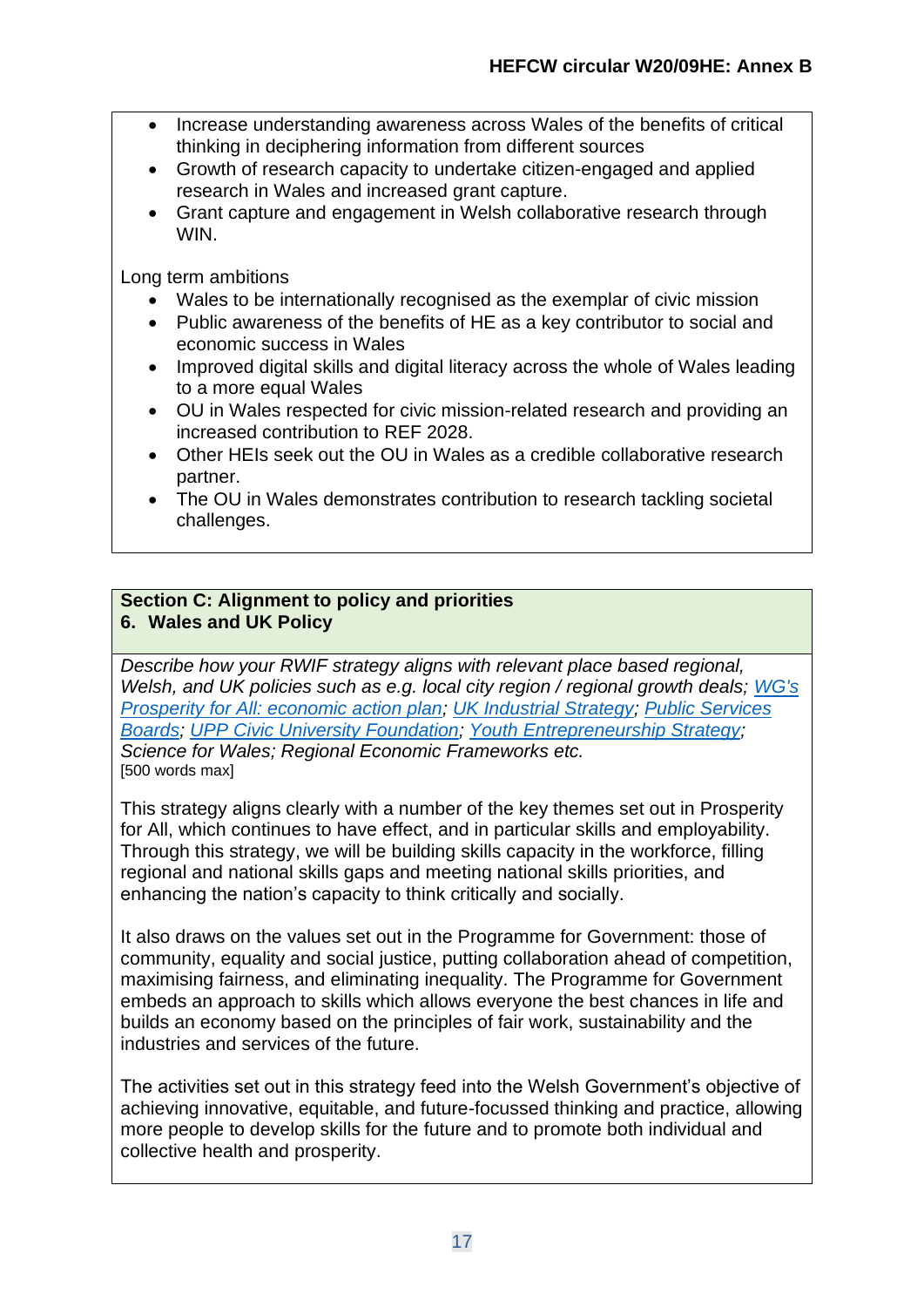Furthermore, by building the values of collaboration and integration into this work from the outset, in line with the Well-being of Future Generations (Wales) Act 2015, we will be responsive to the changing needs of the economy and society, across sectors and communities, as we recover from the Coronavirus pandemic and seek to build back fairer.

Additionally, and in the specific context of Wales' recovery from the Coronavirus pandemic, this strategy aligns with the Economic Resilience and Reconstruction Mission – which prioritises wellbeing, drives prosperity, is environmentally sound, and helps everyone to realise their potential – and the Covid Commitment – which commits to leaving no one behind and providing opportunities for upskilling and reskilling.

At a UK level, this strategy supports the general thrust of the UK Government's levelling-up agenda and the Build Back Better Plan for Growth. Notably it will support the objective of raising technical and basic adult skill levels, thereby helping to promote economic growth and ensuring that employers are able to draw on a skilled pool of potential employees.

This also aligns with the Innovation Strategy, and particularly its objective of unleashing and supporting business to innovate, ensuring a diverse pool of skills and talent, ensuring that research, development and innovation meet the needs of businesses and places across the UK, and ensuring that our activities are helping to respond to the major domestic and international challenges of our times.

This activity will also have effect of helping to narrow disparities between different communities, both geographical and figurative, and of removing barriers faced by people from under-represented groups in realising their potential which are objectives of both the Welsh and the UK governments.

The OU's mission is to be open to people, places, methods and ideas. This aligns closely with the UPP Civic University ambitions around access and retention. Through this strategy and our other core work, we are building a highly-skilled population and are helping to make learning throughout life the norm for everyone in Wales.

# **7. Meeting the requirements of the UK Knowledge Exchange Concordat**

*Institutions in Wales must demonstrate through their RWIF strategies commitment and alignment to the principles of the UK Knowledge Exchange Concordat. A development stage will take place during 2020-21 to implement a Welsh model.* 

*For this initial stage we are asking institutions to confirm, through their strategies, that they are aware of the KEC principles which were outlined as part of the initial [consultation,](https://www.universitiesuk.ac.uk/policy-and-analysis/reports/Pages/knowledge-exchange-concordat-consultation.aspx) and that they are committed to alignment through the Welsh model for engagement. Revised RWIF strategies can be submitted annually as part of the monitoring procedure, and this process will be utilised to demonstrate full KEC commitment following the development year.* [500 words]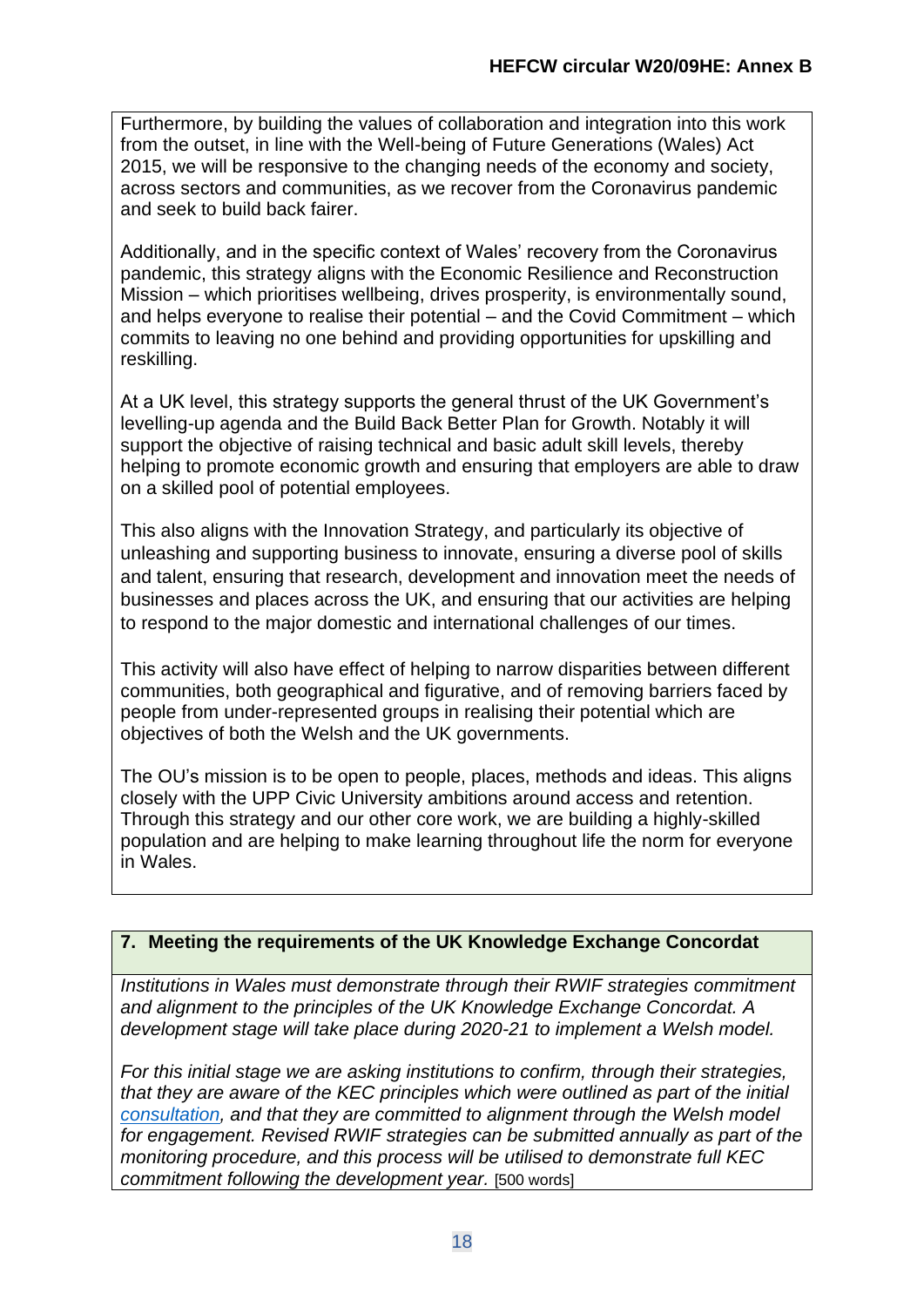The OU is committed to the KEC principles and has a Knowledge Exchange (KE) Working Group which will help implement the new KE Action plan for the University. The KE Group acts as a community of practice to enable all four OU nations to deliver high quality public engagement and knowledge exchange activity and champion the principles of the KEC.

The KE Action plan will replace the existing OU impact plan, whilst complementing and building upon the Research and Enterprise plan (2018-2023). The ambition is to create a plan that enables cross-OU collaboration and contributes to devolved policy and strategy, adhering to the priorities of each nation government and funding body.

A key aim of the KE Action plan is to create a KE strategy that aligns with our mission, institutional strategy, and distinctive strengths. The KE strategy will be aligned to the KEC principles.

The KEC provides an opportunity to better coordinate activities that are already well aligned to the principles of the KEC. For example, our Enhanced Employability and Career Progression (EECP) strategic programme which enables employers to contribute to curriculum development (Principle 2), our extensive training and academic professional development programme (Principle 5) and our clear KE promotion pathways (Principle 6).

The original intention for institutional sign up to the KEC principles has been paused due to coronavirus emergency, but the OU will become a signatory once the KEC implementation is restarted.

# **8. Well-being of Future Generations Act 2015**

*Provide specific information on the RWIF strategy will support the seven goals, and five ways of working in [the Well-being of Future Generations Act 2015;](https://futuregenerations.wales/about-us/future-generations-act/)* [250 words max]

In January 2021, the Civic Mission Framework was launched as part of the Civic Mission Network. The OU in Wales are currently mapping activities to the framework and are contributing to the contribution of the new OU strategy on the UN Sustainable Development Goals.

| <b>Well-being goal</b>  | <b>Notes</b>                             |
|-------------------------|------------------------------------------|
| <b>Prosperous Wales</b> | Bridging skills gaps; promoting          |
|                         | innovation; promoting learning           |
|                         | throughout life; supporting deprived     |
|                         | communities; increased employability;    |
|                         | improved relationships between FE/HE     |
|                         | and business community.                  |
| <b>Resilient Wales</b>  | Citizen-led and place-based research;    |
|                         | promotion of learning at home, thereby   |
|                         | limiting travel; advancement of critical |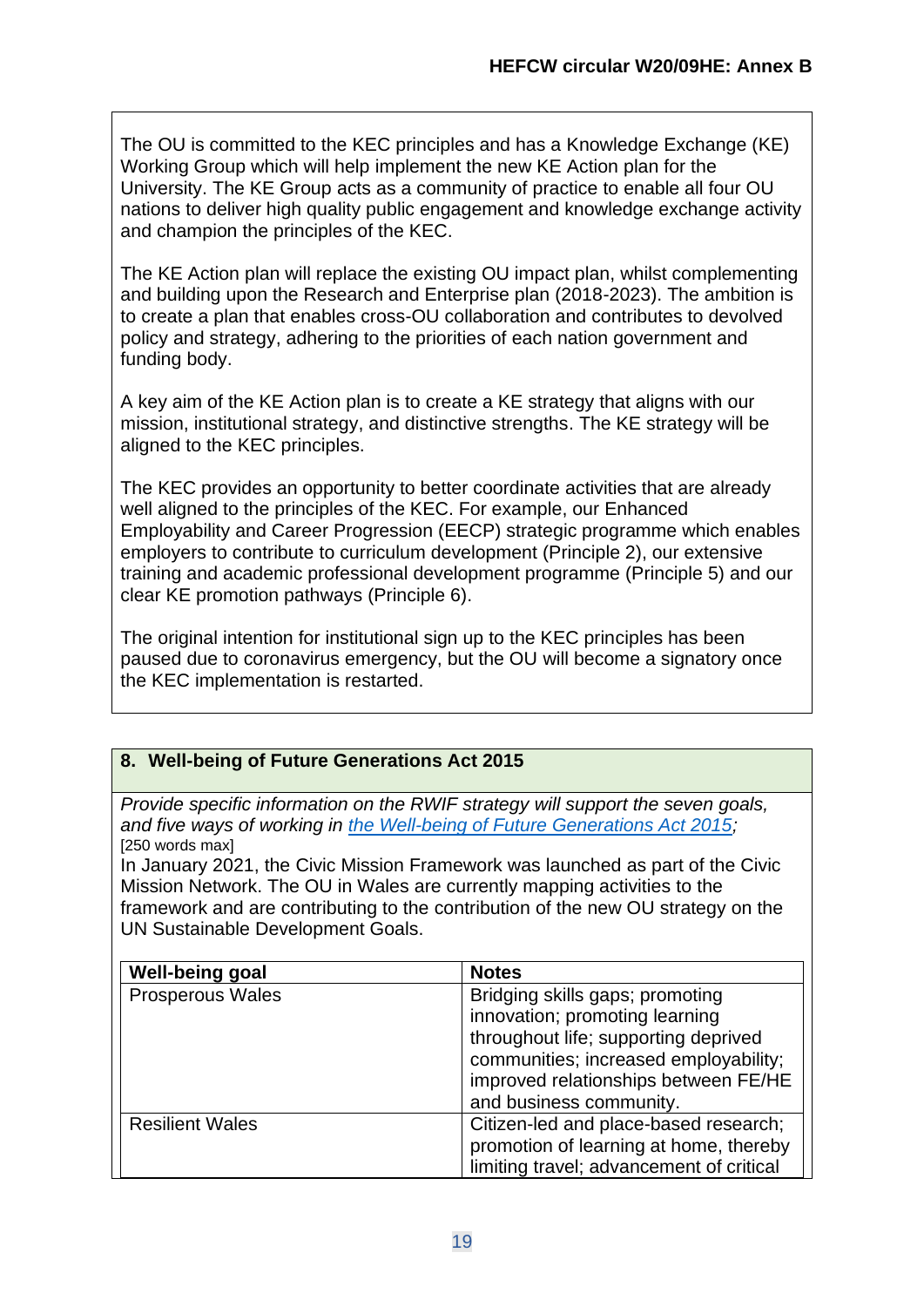|                                       | thinking about society; work aligned to                                    |
|---------------------------------------|----------------------------------------------------------------------------|
|                                       | Societal Challenges (including,                                            |
|                                       | possibly, climate justice); improved                                       |
|                                       | digital skills leading to less need to                                     |
|                                       | travel unnecessarily.                                                      |
| More Equal Wales                      | Specific support and activities targeted                                   |
|                                       | at Widening Access communities,                                            |
|                                       | thereby opening up learning to those                                       |
|                                       | who would not otherwise have the                                           |
|                                       | chance; enhancing critical thinking and                                    |
|                                       | the notion of active citizenship; provide                                  |
|                                       | platforms for underrepresented groups;                                     |
|                                       | improved digital skills (known to be                                       |
|                                       | factor in poverty and inequity).                                           |
| <b>Healthier Wales</b>                | Direct correlation between learning and                                    |
|                                       | improved health outcomes; direct                                           |
|                                       | correlation between access to learning                                     |
|                                       | and improved mental health and well-                                       |
|                                       | being; increased employability leading                                     |
|                                       | to reduced poverty, and thereby better                                     |
|                                       | health outcomes.                                                           |
| <b>Wales of Cohesive Communities</b>  | Citizen-engaged research and                                               |
|                                       | activities bringing people together;                                       |
|                                       | using public spaces in communities to                                      |
|                                       | provide learning; focus on the role of                                     |
|                                       | the school at the heart of the                                             |
|                                       | community; work targeted at under-                                         |
|                                       | represented communities.                                                   |
| Wales of Vibrant Culture and Thriving | Changing the way society thinks about                                      |
| Welsh Language                        | learning and the culture surrounding                                       |
|                                       | that; commitment to making free online                                     |
|                                       | learning resources available in both                                       |
|                                       | languages; activities based in Welsh-                                      |
|                                       | speaking deprived communities.                                             |
| Globally-responsible Wales            | Enhancement of critical thinking and                                       |
|                                       | the notion of active citizenship; part of                                  |
|                                       | a UK-wide university; enhancement of                                       |
|                                       | homegrown research and what that                                           |
|                                       | can contribute not only at home but                                        |
|                                       | also to the world.                                                         |
| <b>Way of Working</b>                 | <b>Notes</b>                                                               |
| Long-term                             | Focus on long-term skills gaps and                                         |
|                                       | economic trends; tackling                                                  |
|                                       | intergenerational poverty through                                          |
|                                       | learning; increasing the nation's long-                                    |
|                                       | term capacity for critical thought.                                        |
| Integration                           | Homegrown research integrated into                                         |
|                                       | the needs, trends and priorities of                                        |
|                                       | localities and regions in Wales;<br>collaboration with FE and across other |
|                                       |                                                                            |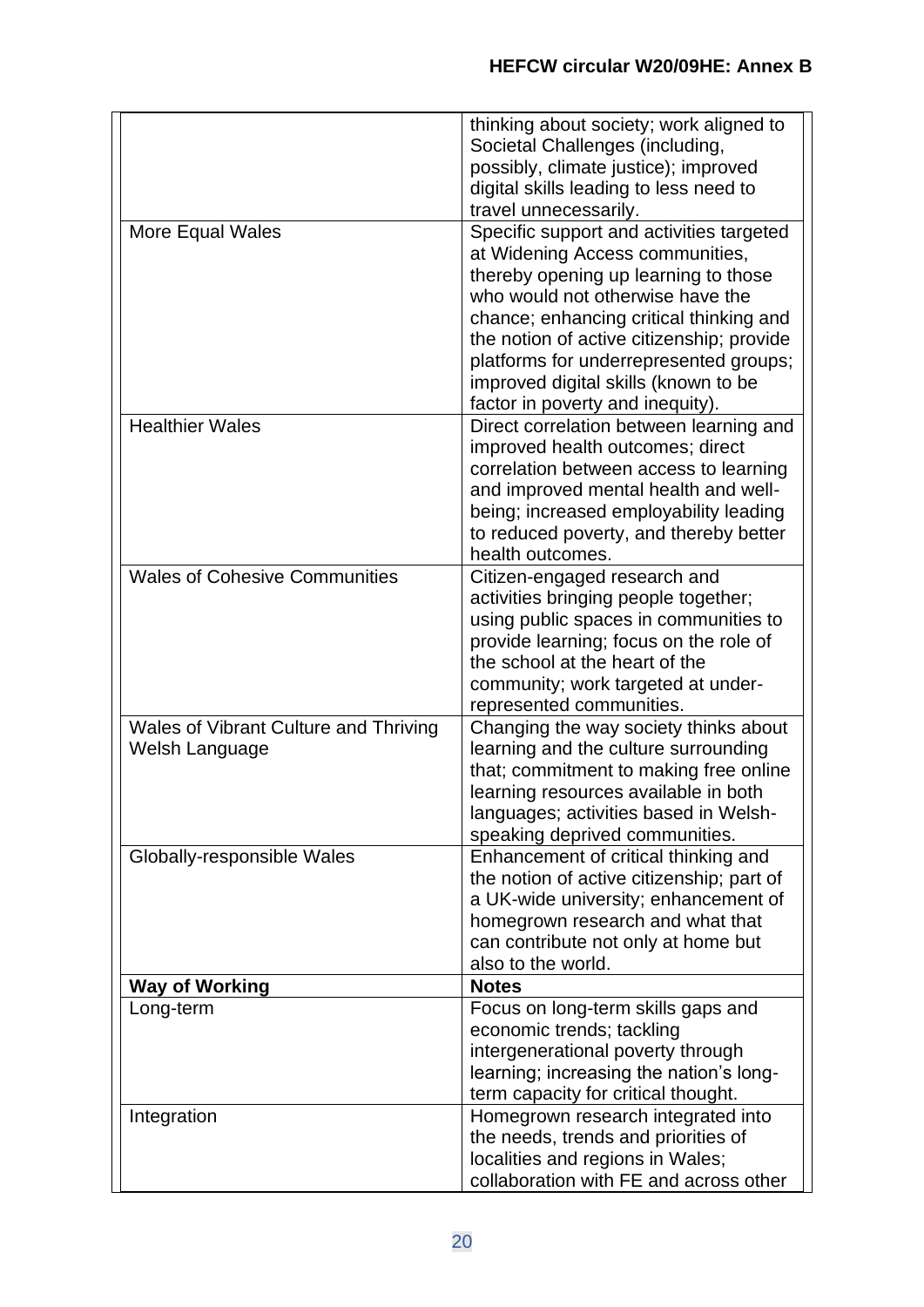|               | sectors; part of a UK-wide university<br>linked into UK Government priorities as<br>well as Welsh Government priorities.                    |
|---------------|---------------------------------------------------------------------------------------------------------------------------------------------|
| Involvement   | Working directly with citizens; specific<br>in-community work using community<br>assets such as libraries and schools.                      |
| Collaboration | Collaboration with FE, private sector<br>built in throughout; integration with e.g.<br>Regional Skills Partnerships built in<br>throughout. |
| Prevention    | Focus on long-term trends, using<br>learning and research to plug gaps,<br>identify trends, meet regional and<br>national needs.            |

# **9. Impact on Welsh Language**

*Outline the positive impact RWIF investment will have on opportunities to use and support the Welsh language. Where appropriate you may wish to refer to the themes in the [Cymraeg 2050](https://gov.wales/cymraeg-2050-welsh-language-strategy-action-plan-2019-2020) action plan.* [250 words max]

| Cymraeg 2020 theme                         | <b>Notes</b>                                                                                                                 |
|--------------------------------------------|------------------------------------------------------------------------------------------------------------------------------|
| Increasing the number of Welsh<br>speakers | Working with Coleg Cymraeg to develop<br>their associate lecturer distance learning<br>skills.                               |
|                                            | Explore opportunities with the Coleg<br>Cymraeg to involve Welsh users in<br>research opportunities                          |
|                                            | Through our links with FE colleges,<br>introduce bilingual OpenLearn courses<br>as part of Welsh medium learning<br>pathways |
| Increasing the use of Welsh                | Increasing the number of bilingual<br>courses and resources available on<br>OpenLearn.                                       |
|                                            | <b>Promoting Croeso! beginners Welsh to</b>                                                                                  |
|                                            | partners to help upskill the basic<br>language skills of their workforce.                                                    |
|                                            |                                                                                                                              |
|                                            | Ensure that staff recruited through the                                                                                      |
|                                            | funding have Welsh as a desirable or<br>essential skill and give staff the                                                   |
|                                            | opportunity to learn Welsh in the                                                                                            |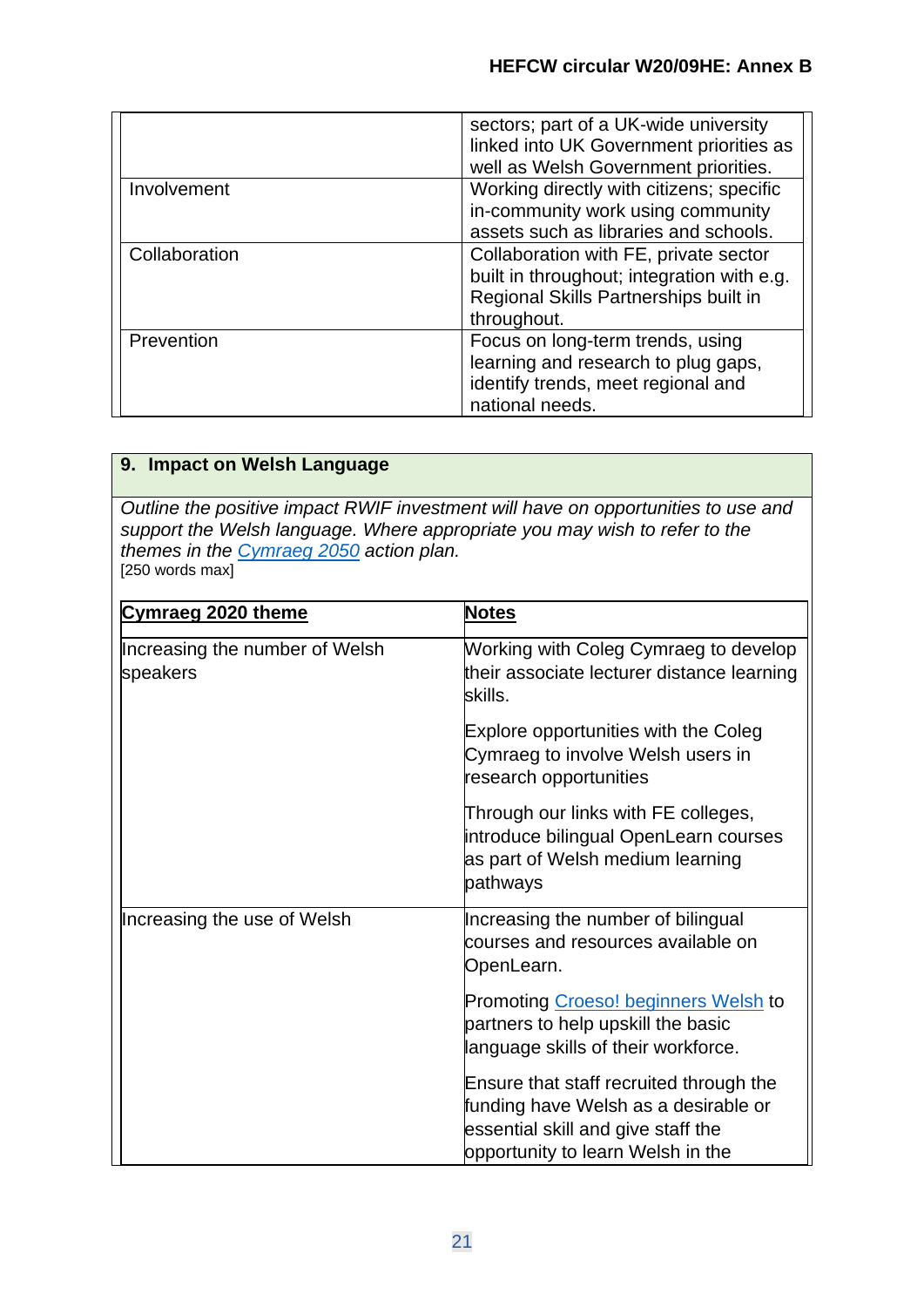|                                                                | workplace and to improve Welsh<br>language skills.                                                                                                                         |
|----------------------------------------------------------------|----------------------------------------------------------------------------------------------------------------------------------------------------------------------------|
|                                                                | Ensure that Welsh speakers can<br>continue to contribute in Welsh at OU<br>public learning events                                                                          |
| Creating favourable conditions -<br>infrastructure and context | <b>Promote the Rural entrepreneurship</b><br>bilingual and Academi Arian courses<br>course to partners as part of<br>entrepreneurial programmes (see 9.5,<br>Cymraeg 2050) |
| Other opportunities to use and support<br>the Welsh language   | Promote Welsh language OpenLearn<br>courses - such as Everyday Skills in<br>Maths - to Welsh-medium employers as<br>bart of CPD.                                           |

#### **Section D: financial assurance 10.Use of Research Wales Innovation Funding**

*How is your RWIF allocation 2021/22 being used to deliver the strategy set out in Section B, and what are your anticipated priorities for the use of RWIF funds in future years?* [250 words max – or append a table outlining broad investment areas]

Our RWIF allocation 2021/22 is being used to:

- fund several strategic and support posts
- support 4 pillars of activity, supported by our Partnerships, OpenTalks and OpenLearn Wales/Cymru hubs:
	- o building pathways to progression
	- o place-based and community engagement
	- o development and delivery of the OpenSkills Academy
	- o Citizen engagement and democratic deficit.

The funding will provide continuity to 7 posts working in these areas (4 previously supported by HEFCW I&E project funding in 2019/20 and RWIF funding 2020/21), and create 4 new roles, increase our capacity further on cross-sector partnerships, foster citizen engagement and build CPD capacity and skills development.

Our newly created Skills team has a focus on skills, employability, research, innovation and engagement. Additional capacity in this area will support us to leverage the expertise of Faculty teams and central OU departments to bring further academic expertise to Wales and support Wales-based staff in developing capacity for research, skills development, innovation and engagement. Two of the extra roles will develop and support our CPD work.

The other 2 roles will support our partnership work with place-based and communities of interest and help us to deliver pathways to higher learning.